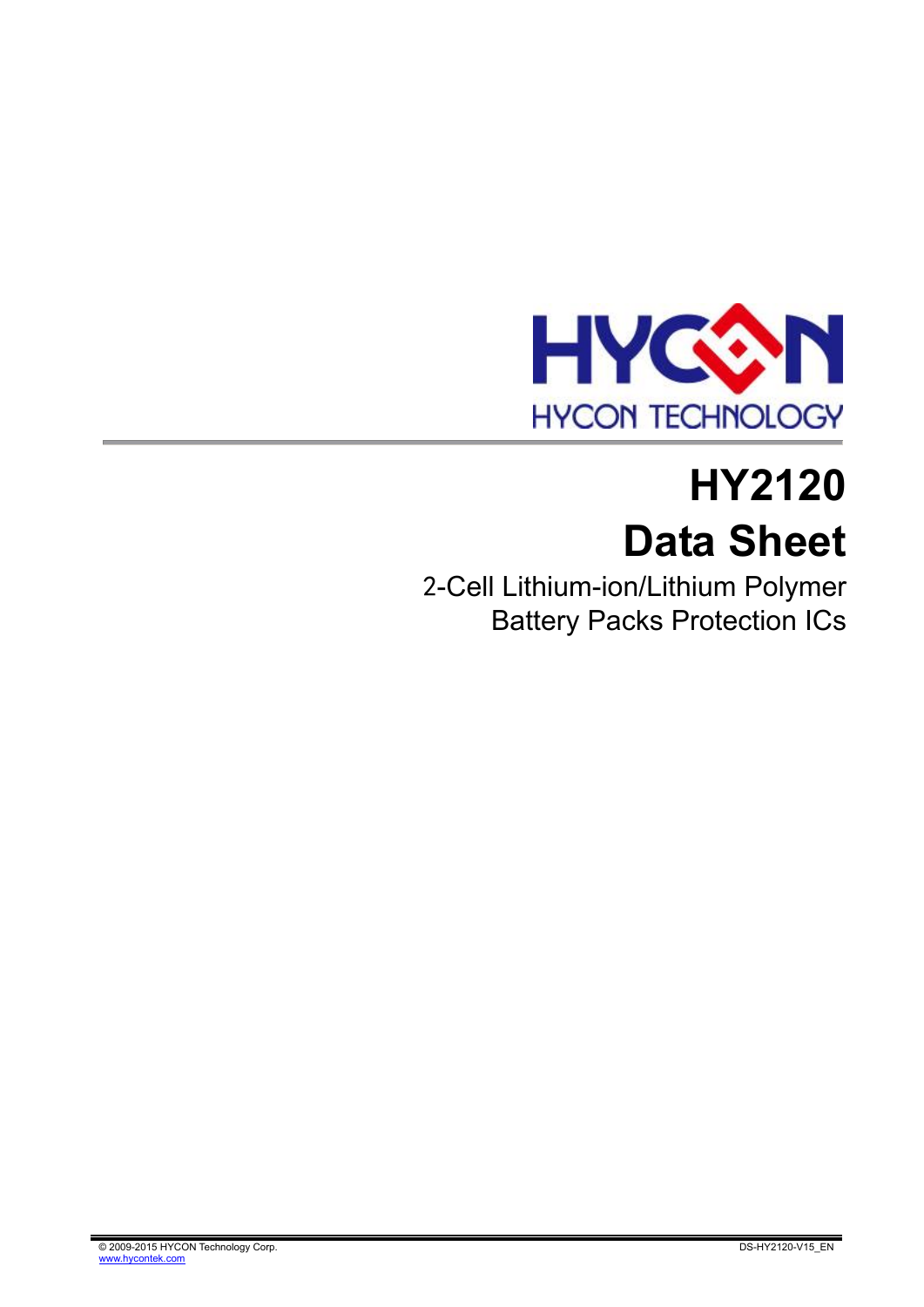

### **Table of Contents**

| 1.    |  |
|-------|--|
| 2.    |  |
| 3.    |  |
| 4.    |  |
| 5.    |  |
| 6.    |  |
| 7.    |  |
| 8.    |  |
| 9.    |  |
| 10.   |  |
| 11.   |  |
| 11.1. |  |
| 11.2. |  |
| 11.3. |  |
| 11.4. |  |
| 11.5. |  |
| 12.   |  |
| 13.   |  |
| 13.1. |  |
|       |  |
| 14.1. |  |
| 14.2. |  |
|       |  |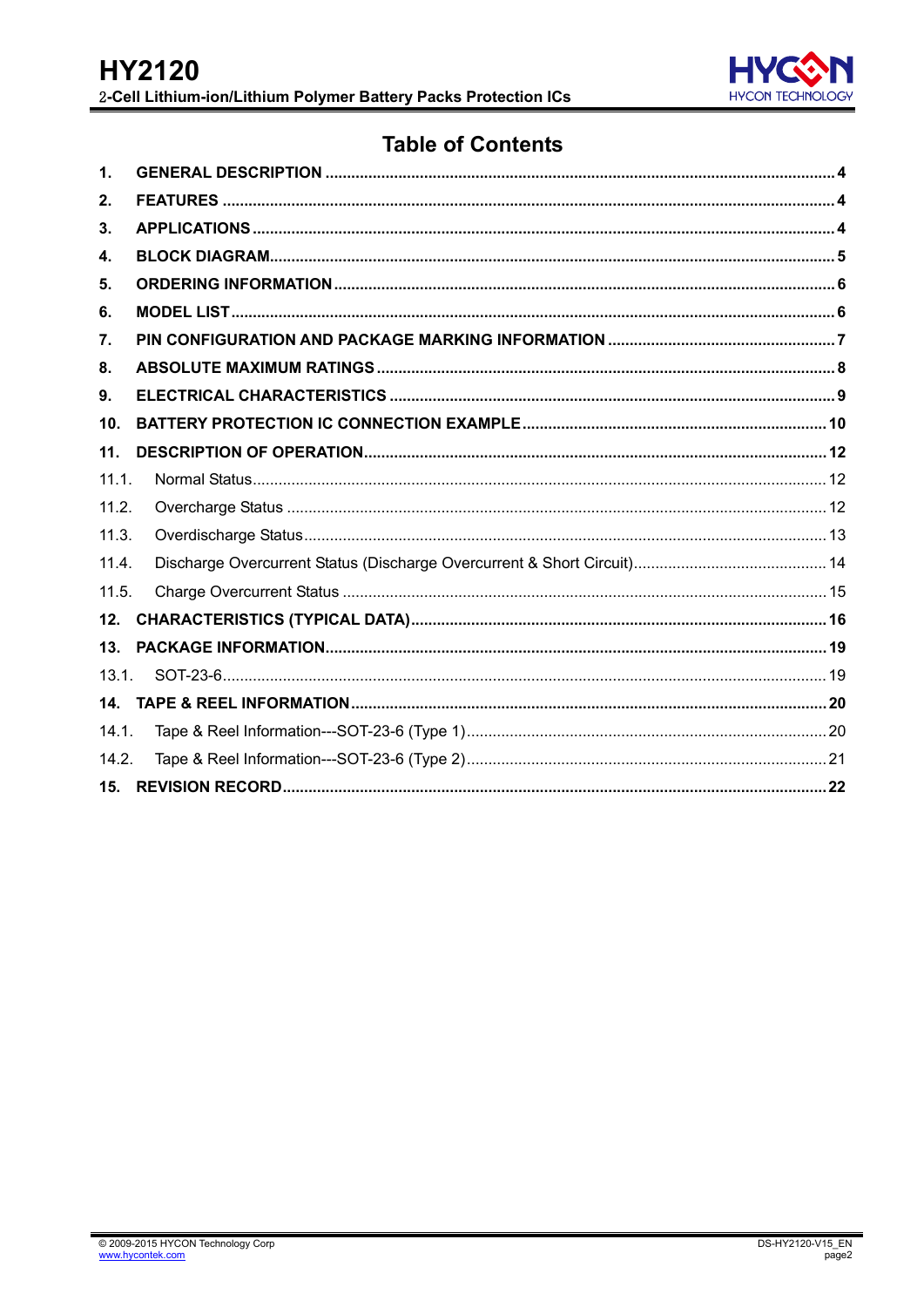

Attention:

- 1. HYCON Technology Corp. reserves the right to change the content of this datasheet without further notice. For most up-to-date information, please constantly visit our website: [http://www.hycontek.com](http://www.hycontek.com/) .
- 2. HYCON Technology Corp. is not responsible for problems caused by figures or application circuits narrated herein whose related industrial properties belong to third parties.
- 3. Specifications of any HYCON Technology Corp. products detailed or contained herein stipulate the performance, characteristics, and functions of the specified products in the independent state. We does not guarantee of the performance, characteristics, and functions of the specified products as placed in the customer's products or equipment. Constant and sufficient verification and evaluation is highly advised.
- 4. Please note the operating conditions of input voltage, output voltage and load current and ensure the IC internal power consumption does not exceed that of package tolerance. HYCON Technology Corp. assumes no responsibility for equipment failures that resulted from using products at values that exceed, even momentarily, rated values listed in products specifications of HYCON products specified herein.
- 5. Notwithstanding this product has built-in ESD protection circuit, please do not exert excessive static electricity to protection circuit.
- 6. Products specified or contained herein cannot be employed in applications which require extremely .high levels of reliability, such as device or equipment affecting the human body, health/medical equipments, security systems, or any apparatus installed in aircrafts and other vehicles.
- 7. Despite the fact that HYCON Technology Corp. endeavors to enhance product quality as well as reliability in every possible way, failure or malfunction of semiconductor products may happen. Hence, users are strongly recommended to comply with safety design including redundancy and fire-precaution equipments to prevent any accidents and fires that may follow.
- 8. Use of the information described herein for other purposes and/or reproduction or copying without the permission of HYCON Technology Corp. is strictly prohibited.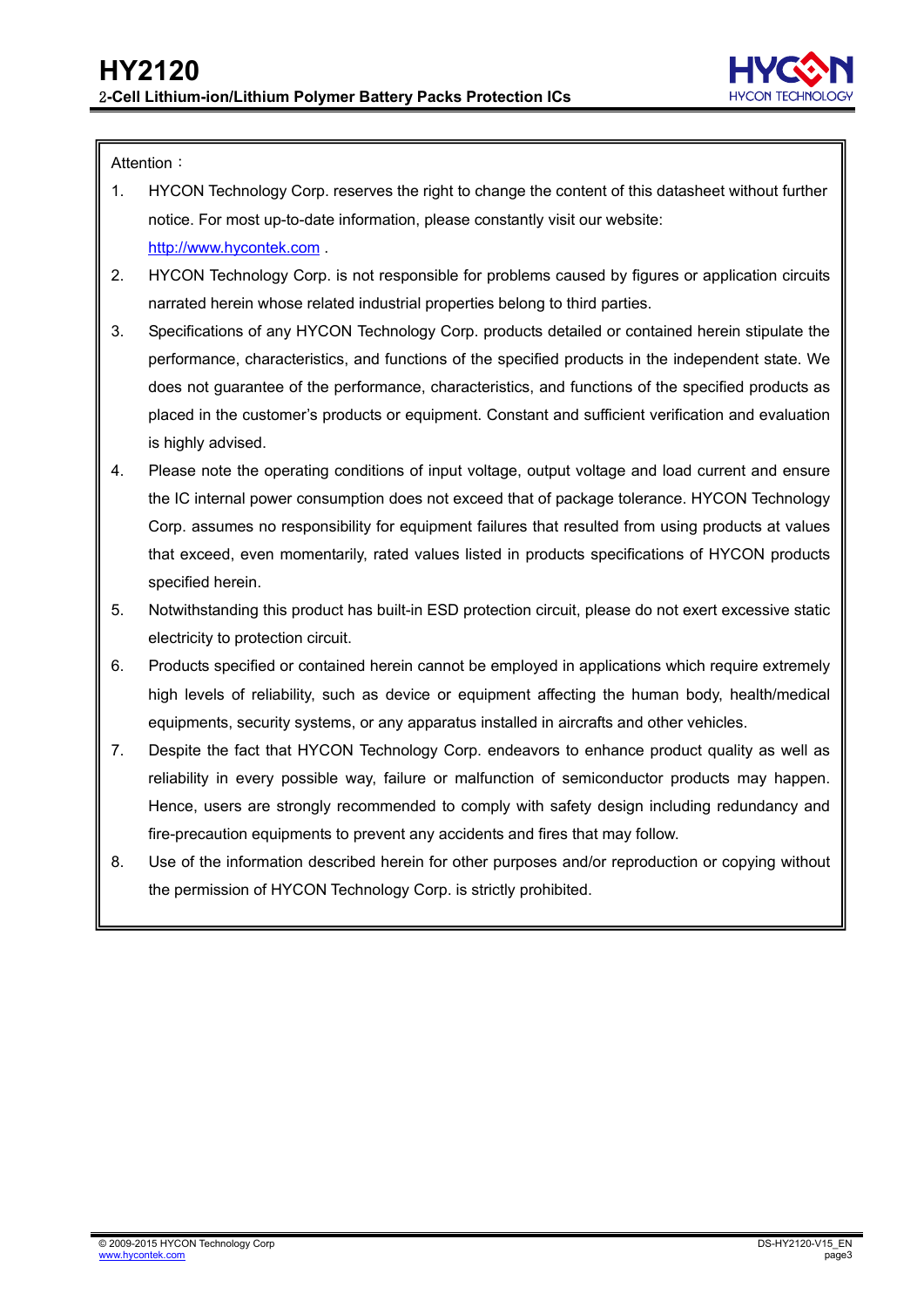

### <span id="page-3-0"></span>**1. General Description**

The series of **HY2120** ICs is best created for 2-cell lithium-ion/lithium polymer rechargeable battery protection and it also comprises high-accuracy voltage detectors and delay circuits.

These ICs are suitable for protecting 2-cell rechargeable lithium-ion/lithium polymer battery packs against the problems of overcharge, overdischarge and overcurrent.

### <span id="page-3-1"></span>**2. Features**

The features that whole series of HY2120 comprised are as follows:

(1) High-accuracy voltage detection circuit

| • Overcharge detection voltage $V_{\text{CUn}}$ (n=1, 2)                                    | 4.10 to 4.50V | Accuracy | ±25mV  |
|---------------------------------------------------------------------------------------------|---------------|----------|--------|
| • Overcharge release voltage $V_{CRn}$ (n=1, 2)                                             | 3.90 to 4.30V | Accuracy | ±50mV  |
| • Overdischarge detection voltage $V_{DLn}$ (n=1, 2) 2.00 to 3.20V                          |               | Accuracy | ±80mV  |
| • Overdischarge release voltage $V_{DRn}$ (n=1, 2) 2.30 to 3.40V                            |               | Accuracy | ±100mV |
| • Discharge overcurrent detection voltage                                                   | (by option)   |          |        |
| • Charge overcurrent detection voltage                                                      | (by option)   | Accuracy | ±30mV  |
| • Short-circuiting detection voltage                                                        | 1.0V(fixed)   | Accuracy | ±0.4V  |
| (2) Delay times are generated by an internal circuit (external capacitors are unnecessary). |               |          |        |

- Overcharge delay time 1000ms typ. • Overdischarge delay time 110ms typ.
- Discharge overcurrent delay time 10ms typ.
- Charge overcurrent detection voltage 7ms typ.
- Short circuit delay time 250μs typ.

(3) Low current consumption(Products with Power-down Function)

- Operation mode 5.0μA typ., 9.0μA max. (VDD=7.8V)
- Ultra low power-down current at 0.1μA max. (VDD=4.0V)

(4) High-withstanding-voltage device is used for charger connection pins

(CS pin and OC pin : Absolute maximum rating = 33 V)

- (5) 0 V battery charge function "available" / "unavailable" are selectable
- (6) Wide operating temperature range −40°C to +85 °C
- (7) Small package SOT-23-6
- (8) The HY2120 series are Halogen-free, green package

### <span id="page-3-2"></span>**3. Applications**

- 2-cell lithium-ion rechargeable battery packs
- 2-cell lithium polymer rechargeable battery packs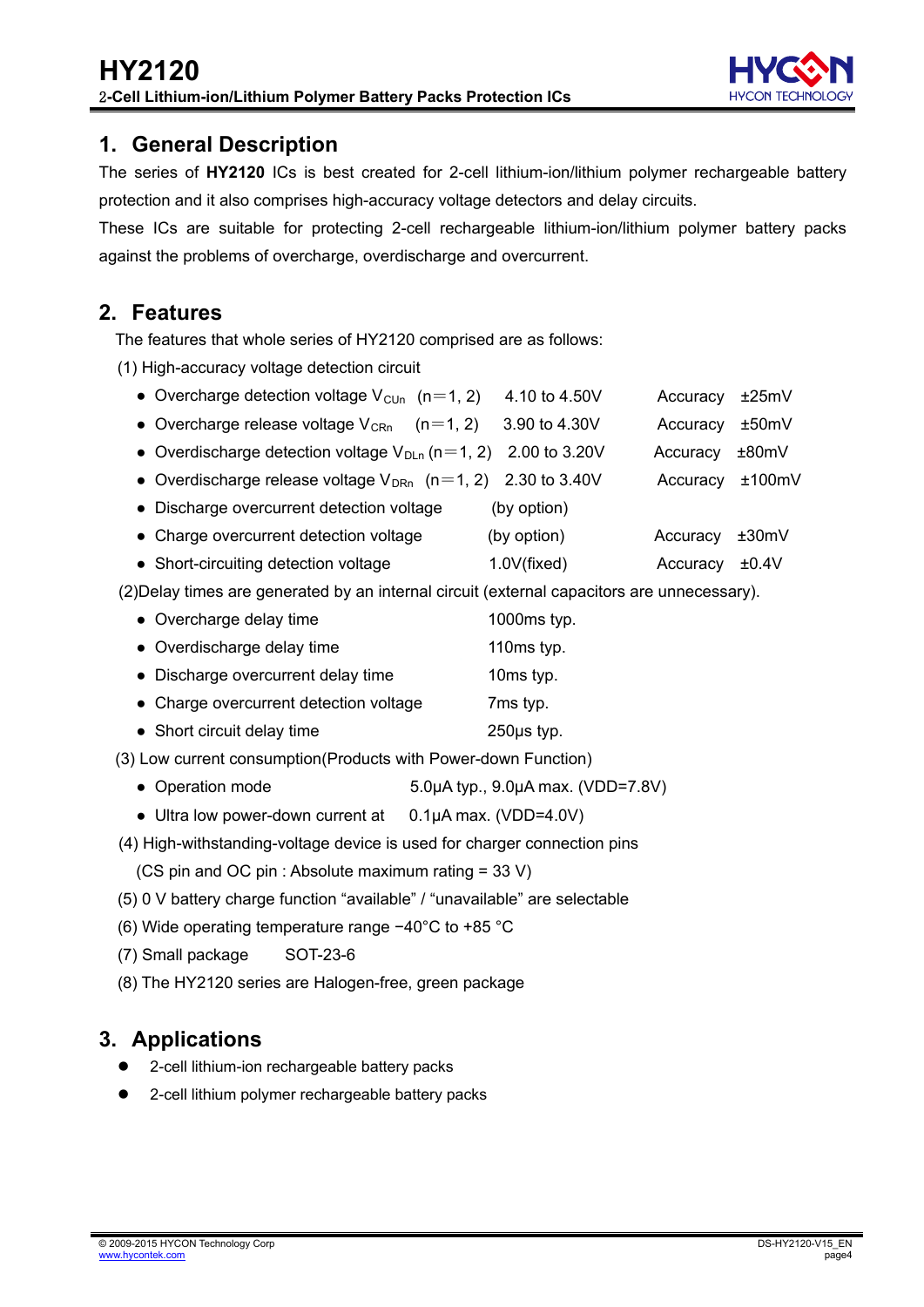

### **4. Block Diagram**

<span id="page-4-0"></span>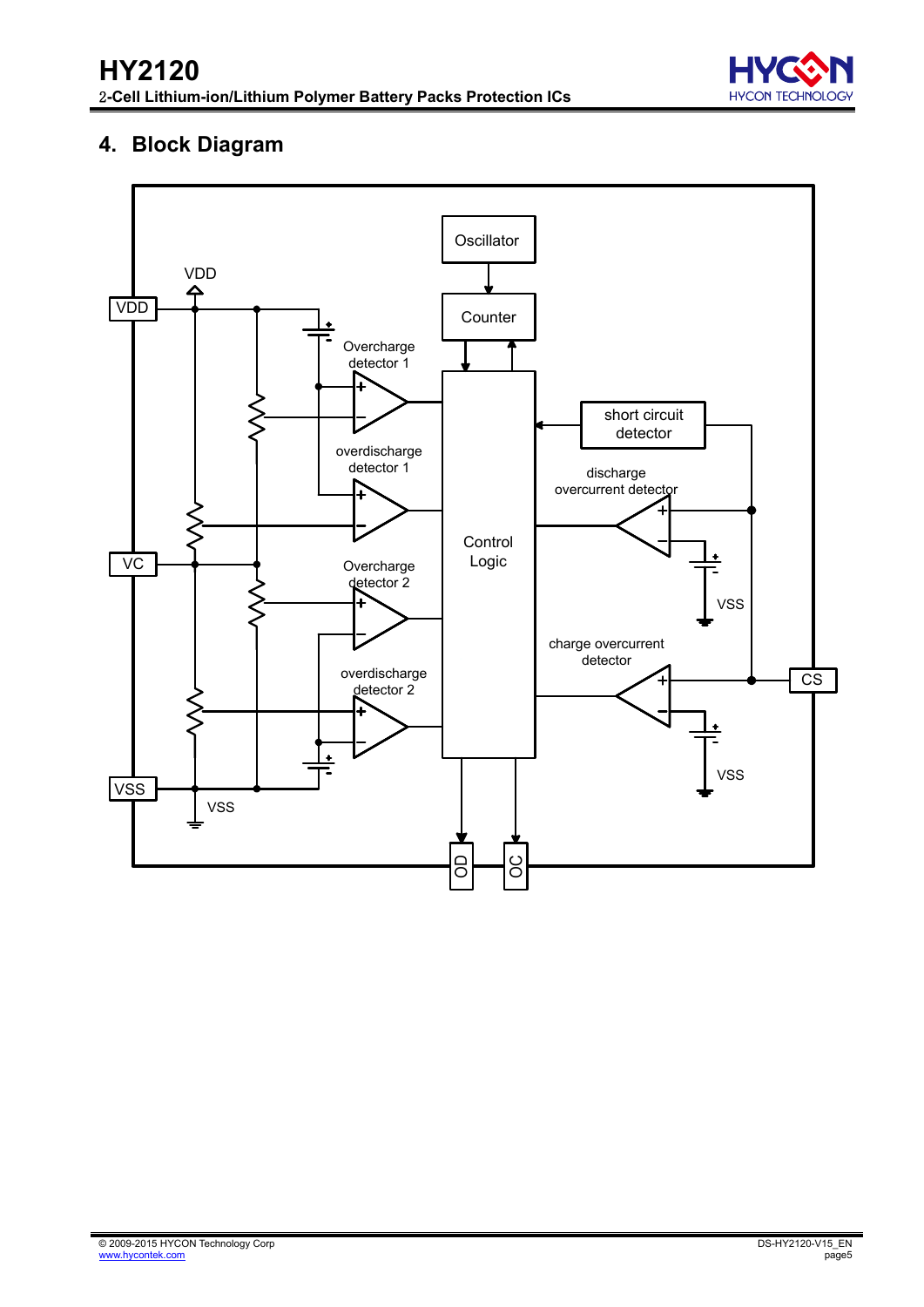

### <span id="page-5-0"></span>**5. Ordering Information**

Product name define



### **6. Model List**

<span id="page-5-1"></span>

| <b>Model</b>     | Overcharge<br>detection<br>voltage<br>$V_{\text{CUn}}$ | Overcharge<br>release<br>voltage<br><b>V<sub>CRn</sub></b> | Overdis-<br>charge<br>detection<br>voltage<br>$V_{DLn}$ | Overdis-<br>Charge<br>release<br>voltage<br><b>V</b> <sub>DRn</sub> | Discharge<br>overcurrent<br>detection<br>voltage<br><b>V</b> <sub>DIP</sub> | Charge<br>overcurrent<br>detection<br>voltage<br>$V_{CIP}$ | 0V<br>battery<br>charge<br>function<br>$V_{0CH}$ | Chara-<br>cteristic<br>Code |
|------------------|--------------------------------------------------------|------------------------------------------------------------|---------------------------------------------------------|---------------------------------------------------------------------|-----------------------------------------------------------------------------|------------------------------------------------------------|--------------------------------------------------|-----------------------------|
| <b>HY2120-AB</b> | 4.35±0.025V                                            | 4.15±0.05V                                                 | 2.30±0.08V                                              | $3.00 \pm 0.1$ V                                                    | 300±30mV                                                                    | $-210\pm30$ mV                                             | available                                        | A                           |
| <b>HY2120-BB</b> | 4.35±0.025V                                            | 4.15±0.05V                                                 | $2.30\pm0.08V$                                          | $3.00 \pm 0.1 V$                                                    | 200±30mV                                                                    | $-210\pm30$ mV                                             | available                                        | A                           |
| <b>HY2120-CB</b> | 4.28±0.025V                                            | 4.08±0.05V                                                 | 2.90±0.08V                                              | $3.00 + 0.1V$                                                       | 200±30mV                                                                    | $-210\pm30$ mV                                             | available                                        | A                           |
| <b>HY2120-DB</b> | 4.28±0.025V                                            | 4.08±0.05V                                                 | 2.25±0.08V                                              | $2.95 \pm 0.1$ V                                                    | 200±30mV                                                                    | $-210\pm30$ mV                                             | available                                        | A                           |
| <b>HY2120-EB</b> | 4.28±0.025V                                            | 4.08±0.05V                                                 | $2.25 \pm 0.08V$                                        | $2.95 \pm 0.1 V$                                                    | 150±30mV                                                                    | $-210\pm30$ mV                                             | available                                        | A                           |
| <b>HY2120-FB</b> | 4.30±0.025V                                            | 4.10±0.05V                                                 | 2.90±0.08V                                              | $3.00 + 0.1V$                                                       | 200±30mV                                                                    | $-210\pm30$ mV                                             | available                                        | A                           |
| <b>HY2120-GB</b> | 4.28±0.025V                                            | 4.08±0.05V                                                 | $3.10\pm0.08V$                                          | $3.20 \pm 0.1$ V                                                    | 200±30mV                                                                    | $-210\pm30$ mV                                             | available                                        | A                           |
| <b>HY2120-HB</b> | 4.38±0.025V                                            | 4.18±0.05V                                                 | $2.40\pm0.08V$                                          | $2.60 + 0.1V$                                                       | 200±30mV                                                                    | $-210\pm30$ mV                                             | available                                        | C                           |
| <b>HY2120-LB</b> | 4.25±0.025V                                            | 4.05±0.05V                                                 | $2.80 \pm 0.08$ V                                       | $3.00 \pm 0.1$ V                                                    | 200±30mV                                                                    | $-210\pm30$ mV                                             | available                                        | E                           |
| <b>HY2120-MB</b> | 4.45±0.025V                                            | 4.25±0.05V                                                 | 2.25±0.08V                                              | $2.95 \pm 0.1 V$                                                    | 200±30mV                                                                    | $-210\pm30$ mV                                             | available                                        | A                           |
| <b>HY2120-NB</b> | 4.28±0.025V                                            | 4.08±0.05V                                                 | 2.80±0.08V                                              | $3.00 + 0.1V$                                                       | 200±30mV                                                                    | $-210\pm30$ mV                                             | available                                        | B                           |
| HY2120-OB        | 4.25±0.025V                                            | 4.05±0.05V                                                 | 2.80±0.08V                                              | $3.00 + 0.1V$                                                       | 100±15mV                                                                    | $-100±15mV$                                                | available                                        | B                           |

**Remark:** Please contact our sales office for the products with detection voltage value other than those specified above.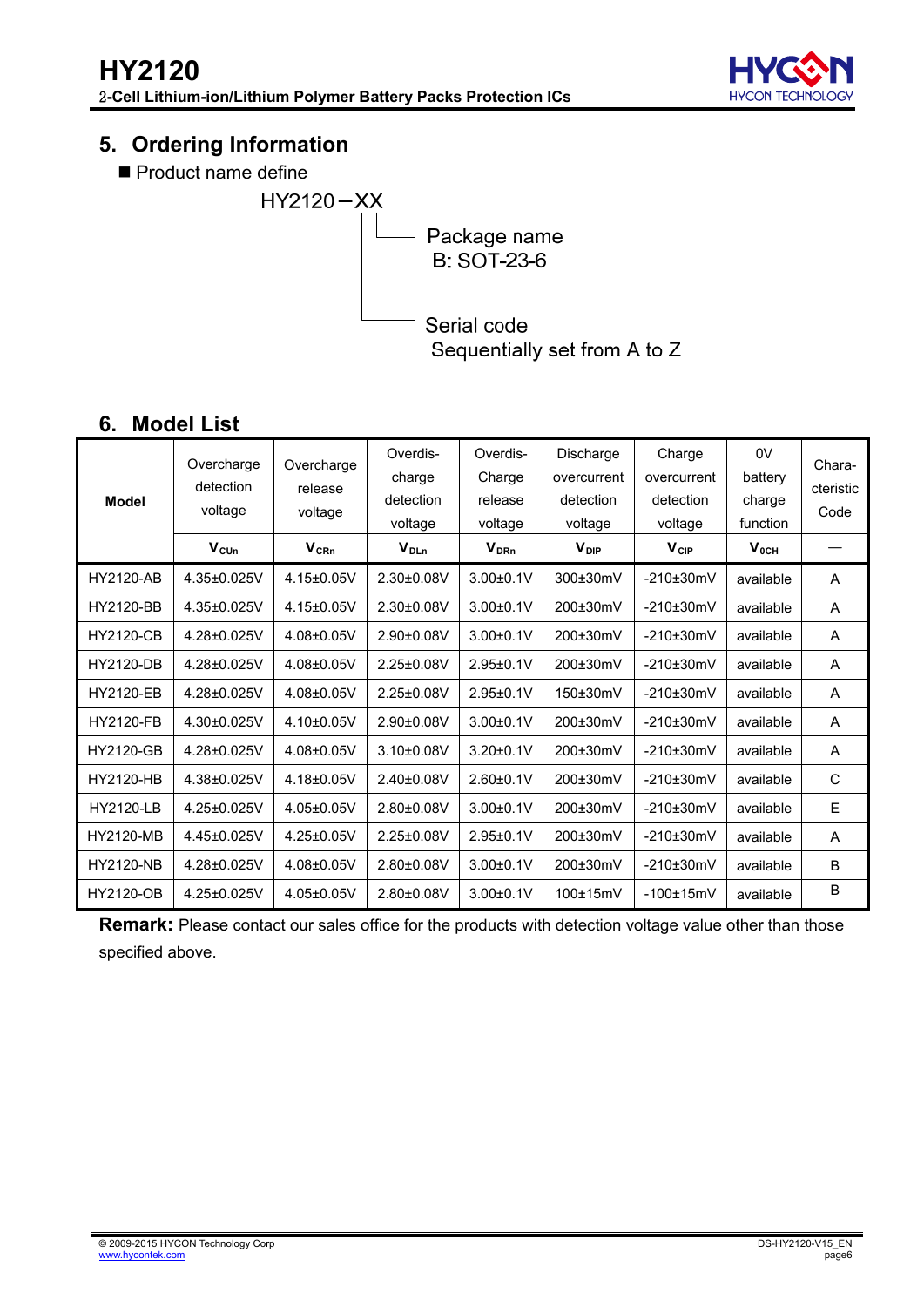

#### **Characteristic Code Option**

| <b>Characteristic</b><br>Code | <b>Overcharge release Function</b>              | <b>Power-down Function/</b><br><b>Auto Overdischarge Recovery</b><br><b>Function</b> |
|-------------------------------|-------------------------------------------------|--------------------------------------------------------------------------------------|
| A                             | Overcharge release code 1: for details, see the | With power-down Function                                                             |
|                               | 11.2.1 specification                            |                                                                                      |
| B                             | Overcharge release code 2: for details, see the | With auto overdischarge recovery                                                     |
|                               | 11.2.2 specification                            | function                                                                             |
| C                             | Overcharge release code 1: for details, see the | With auto overdischarge recovery                                                     |
|                               | 11.2.1 specification                            | function                                                                             |
|                               | Overcharge release code 2: for details, see the | With power-down Function                                                             |
| Е                             | 11.2.2 specification                            |                                                                                      |

## <span id="page-6-0"></span>**7. Pin Configuration and Package Marking Information**

| Pin No.       | Symbol    | <b>Description</b>                               |
|---------------|-----------|--------------------------------------------------|
|               | <b>OD</b> | MOSFET gate connection pin for discharge control |
| $\mathcal{P}$ | <b>OC</b> | MOSFET gate connection pin for charge control    |
| 3             | <b>CS</b> | Input pin for current sense, charger detect pin  |
| 4             | <b>VC</b> | Input pin of the center voltage between two-cell |
| 5             | VDD       | Power supply pin                                 |
| 6             | VSS       | Ground pin                                       |



- 20 : Product Name
- XB : Serial code & Package name
- XXXX : Date code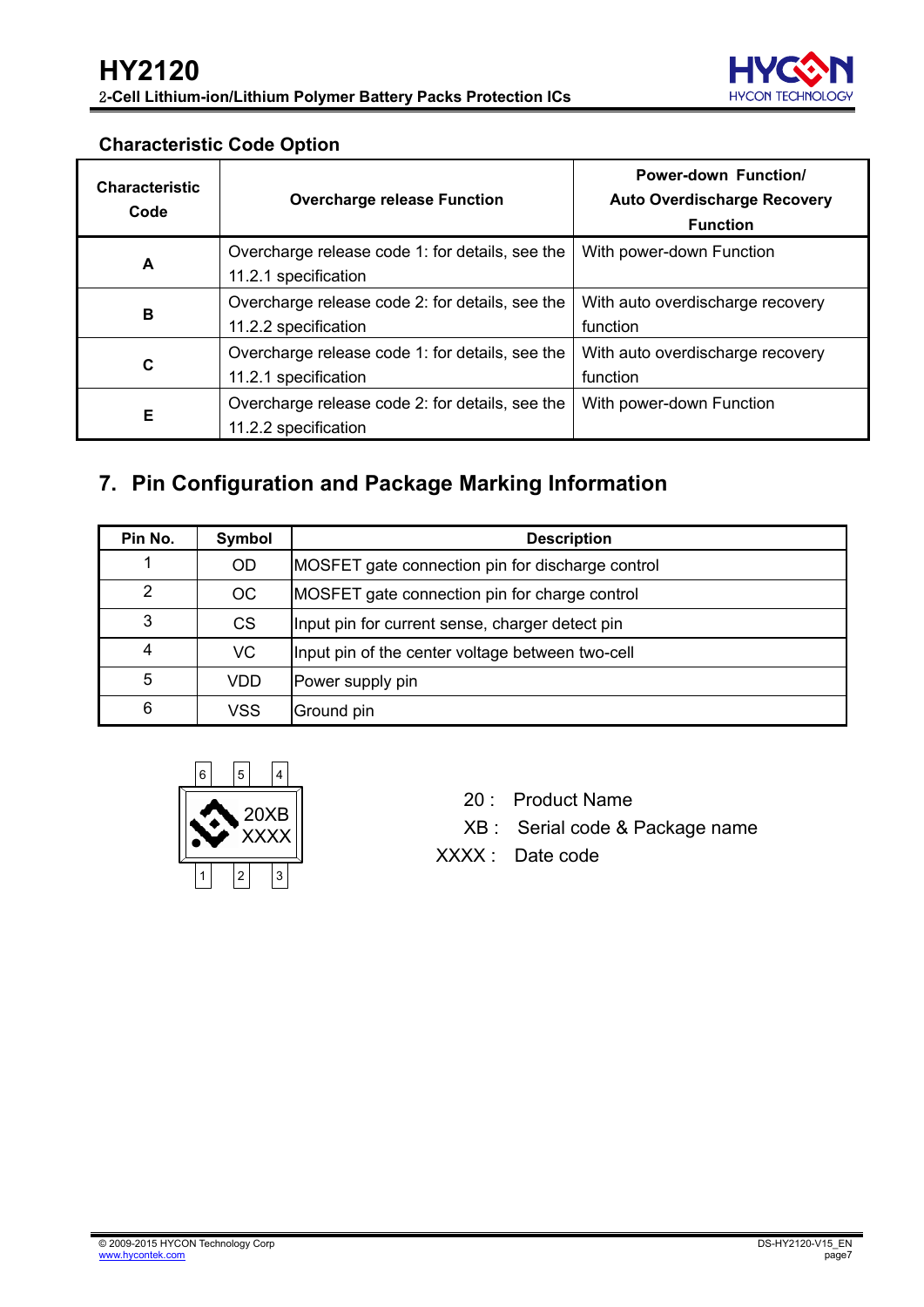

### <span id="page-7-0"></span>**8. Absolute Maximum Ratings**

(VSS=0V, Ta=25**°**C unless otherwise specified)

| <b>Item</b>                           | Symbol                     | Rating                | <b>Unit</b> |
|---------------------------------------|----------------------------|-----------------------|-------------|
| Input voltage between VDD and VSS pin | $V_{DD}$                   | VSS-0.3 to VSS+10     | V           |
| OC output pin voltage                 | $V_{OC}$                   | $VDD-33$ to $VDD+0.3$ | v           |
| OD output pin voltage                 | $V_{OD}$                   | VSS-0.3 to VDD+0.3    | V           |
| CS input pin voltage                  | $V_{CS}$                   | $VDD-33$ to $VDD+0.3$ | v           |
| <b>Operating Temperature Range</b>    | $T_{OP}$                   | $-40$ to $+85$        | $^{\circ}C$ |
| Storage Temperature Range             | $\mathsf{T}_{\texttt{ST}}$ | $-40$ to $+125$       | $^{\circ}C$ |
| Power dissipation                     | $P_D$                      | 250                   | mW          |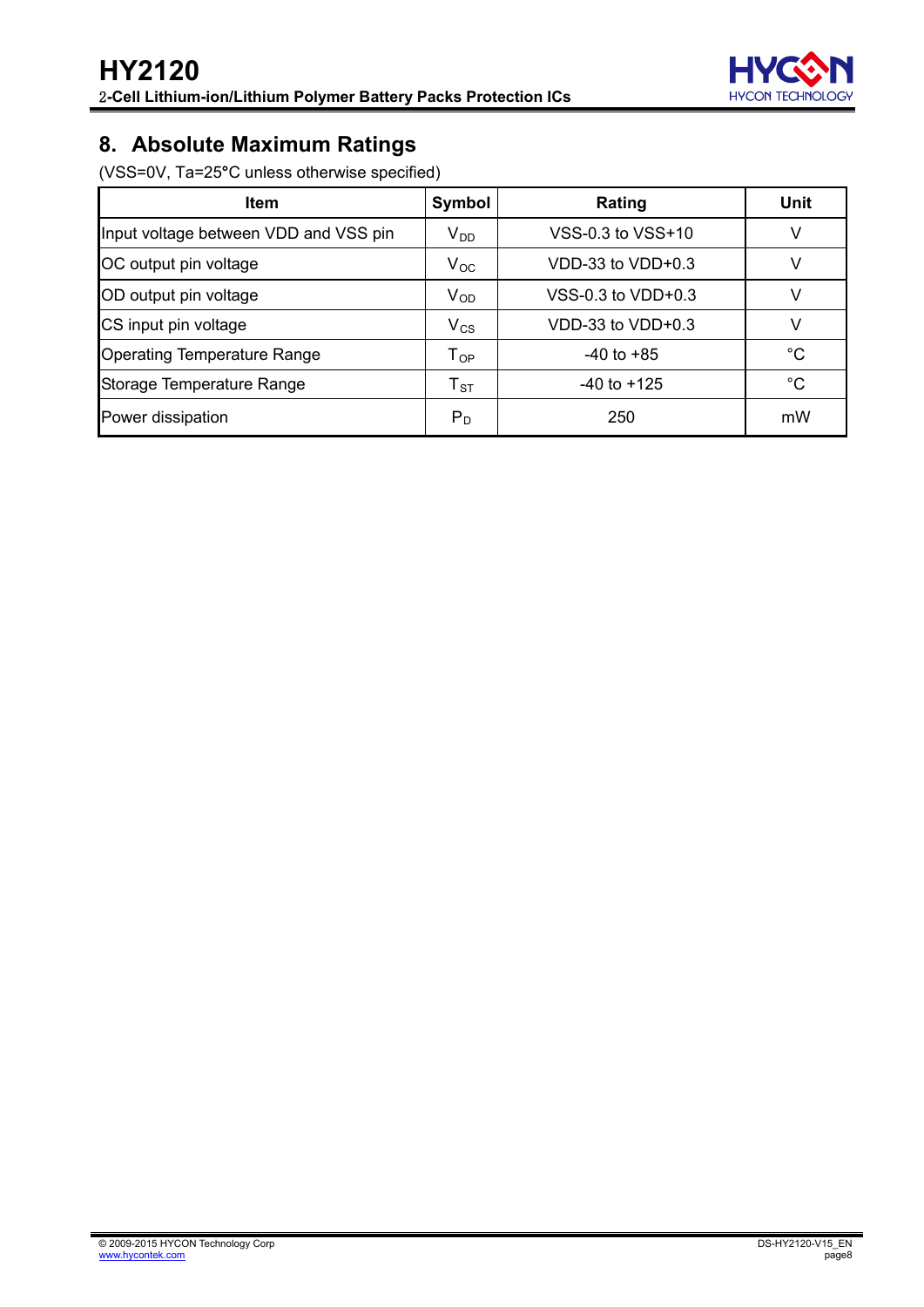

### <span id="page-8-0"></span>**9. Electrical Characteristics**

(VSS=0V, Ta=25°C unless otherwise specified)

| Item                                                   | Symbol                       | <b>Condition</b>                                                | Min.                  | Typ.                   | Max.                                          | <b>Unit</b> |
|--------------------------------------------------------|------------------------------|-----------------------------------------------------------------|-----------------------|------------------------|-----------------------------------------------|-------------|
|                                                        |                              | <b>SUPPLY POWER RANGE</b>                                       |                       |                        |                                               |             |
| Operating voltage between<br>VDD pin and VSS pin       | $V_{DSOP1}$                  |                                                                 | 1.5                   |                        | 10                                            | V           |
| Operating voltage between<br>VDD pin and CS pin        | V <sub>DSOP2</sub>           |                                                                 | 1.5                   |                        | 33                                            | $\vee$      |
|                                                        |                              | <b>INPUT CURRENT(with Power-down Function)</b>                  |                       |                        |                                               |             |
| <b>Supply Current</b>                                  | $I_{DD}$                     | $VDD=7.8V$                                                      |                       | 5.0                    | 9.0                                           | μA          |
| Power-Down Current                                     | $I_{PD}$                     | $VDD=4.0V$                                                      |                       |                        | 0.1                                           | μA          |
|                                                        |                              | <b>INPUT CURRENT(with Auto Overdischarge Recovery Function)</b> |                       |                        |                                               |             |
| <b>Supply Current</b>                                  | l <sub>DD</sub>              | VDD=7.8V                                                        |                       | 5.0                    | 9.0                                           | μA          |
| Overdischarge<br>Current                               | $I_{OD}$                     | $VDD=4.0V$                                                      |                       | 5.0                    | 9.0                                           | μA          |
| Consumption                                            |                              |                                                                 |                       |                        |                                               |             |
|                                                        |                              | <b>DETECTION VOLTAGE</b>                                        |                       |                        |                                               |             |
| <b>Overcharge Detection</b><br>Voltage cell n (*1)     | $V_{\text{CUn}}$             | 4.1V<br>4.5V<br>to<br>adjustable                                | $VCUn-0.025$          | $V_{\text{CUn}}$       | $V_{\text{CUn}}$ +0.025                       | V           |
| Overcharge Release<br>Voltage cell n (*1)              | $V_{CRn}$                    | 3.9V<br>4.3V<br>to<br>adjustable                                | $V_{CRn}$ -0.05       | $V_{CRn}$              | $V_{CRn}$ +0.05                               | V           |
| Detection<br>Overdischarge<br>Voltage cell n (*1)      | $\mathsf{V}_{\mathsf{DLn}}$  | 3.2V<br>2.0V<br>to<br>adjustable                                | $V_{DLn}$ -0.08       | $V_{DLn}$              | $V_{DLn}$ +0.08                               | $\vee$      |
| Overdischarge<br>Release                               | $V_{DRn}$                    | 3.4V<br>2.3V<br>to                                              | $V_{DRn}$ -0.10       | $V_{DRn}$              | $V_{DRn}$ +0.10                               | V           |
| Voltage cell n (*1)<br>Discharge<br>Overcurrent        |                              | adjustable                                                      | $V_{\text{DIP}} - 15$ | $V_{\text{DIP}}$       |                                               | mV          |
| <b>Detection Voltage</b>                               | $V_{\text{DIP}}$             | $V_{\text{DIP}}$ $<$ 150mV<br>$V_{DP} \geq 150$ mV              | $V_{\text{DIP}} - 30$ | $V_{\text{DIP}}$       | $V_{\text{DIP}}$ +15<br>$V_{\text{DIP}} + 30$ | mV          |
| Circuit<br>Detection<br>Short<br>Voltage               | $V_{\rm SIP}$                | $V_{DD}$ - $V_{SS}$ =7.0V                                       | 0.6                   | 1.0                    | 1.4                                           | V           |
| Charge<br>Overcurrent                                  |                              | $V_{\text{CIP}}$ $>$ -150mV                                     | $V_{CIP}$ -15         | $V_{CIP}$              | $V_{CP}$ +15                                  | mV          |
| <b>Detection Voltage</b>                               | $V_{\text{CIP}}$             | $V_{\text{CIP}} \leq 150$ mV                                    | $V_{CP}$ -30          | $V_{\text{CIP}}$       | $V_{CIP}$ +30                                 | mV          |
|                                                        |                              | <b>DELAY TIME</b>                                               |                       |                        |                                               |             |
| Overcharge Delay Time                                  | $T_{OC}$                     |                                                                 | 700                   | 1000                   | 1300                                          | ms          |
| Overdischarge Delay Time                               | $\mathsf{T}_{\mathsf{OD}}$   |                                                                 | 70                    | 110                    | 150                                           | ms          |
| Discharge<br>Overcurrent                               | $T_{\text{DIP}}$             |                                                                 | 6                     | 10                     | 14                                            | ms          |
| Delay Time                                             |                              |                                                                 |                       |                        |                                               |             |
| Charge<br>Overcurrent                                  | $T_{\text{CIP}}$             |                                                                 | 4                     | 7                      | 10                                            | ms          |
| detection Voltage                                      |                              |                                                                 |                       |                        |                                               |             |
| <b>Short Circuit Delay Time</b>                        | $T_{\underline{\text{SIP}}}$ |                                                                 | 150                   | 250                    | 400                                           | μs          |
|                                                        |                              | <b>CONTROL OUTPUT VOLTAGE(OD&amp;OC)</b>                        | $VDD-0.1$             |                        |                                               |             |
| OD Pin Output "H" Voltage<br>OD Pin Output "L" Voltage | $V_{D\underline{H}}$         |                                                                 |                       | <b>VDD-0.02</b><br>0.2 | 0.5                                           | V<br>V      |
| OC Pin Output "H" Voltage                              | $V_{DL}$                     |                                                                 | $VDD-0.1$             | <b>VDD-0.02</b>        |                                               | V           |
| OC Pin Output "L" Voltage                              | $V_{C\underline{H}}$         |                                                                 |                       | 0.2                    | 0.5                                           | V           |
|                                                        | $V_{CL}$                     | <b>OV BATTERY CHARGE FUNCTION</b>                               |                       |                        |                                               |             |
| Charger<br>start                                       |                              | Available<br>0V                                                 |                       |                        |                                               |             |
| voltage(available 0V battery                           | $V_{0CH}$                    | battery<br>charge                                               | 1.2                   |                        |                                               | V           |
| charge function)                                       |                              | function                                                        |                       |                        |                                               |             |
|                                                        |                              | 0V<br>Unavailable                                               |                       |                        |                                               |             |
| Battery voltage(unavailable                            | V <sub>OIN</sub>             | battery<br>charge                                               |                       |                        | 0.5                                           | V           |
| OV battery charge function)                            |                              | function                                                        |                       |                        |                                               |             |

**NOTE:** \*1. n=1, 2.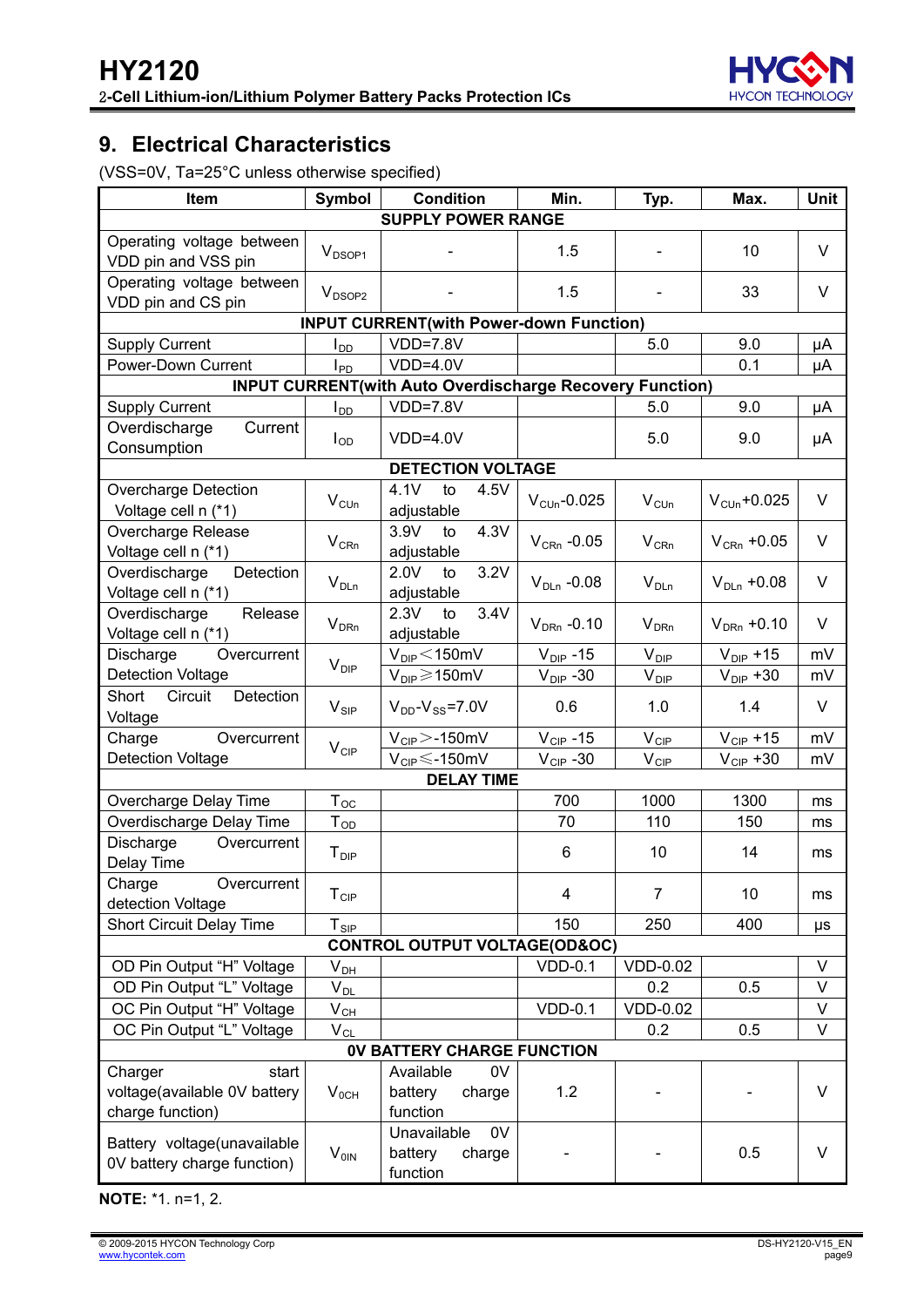

### <span id="page-9-0"></span>**10. Battery Protection IC Connection Example**



| Symbol         | <b>Device Name</b> | <b>Purpose</b>                   | Min.         | Typ.        | Max.               | <b>Remark</b> |
|----------------|--------------------|----------------------------------|--------------|-------------|--------------------|---------------|
| R <sub>1</sub> | Resistor           | limit current, stabilize VDD and | $100\Omega$  | $330\Omega$ | $470\Omega$        | $*1$          |
|                |                    | strengthen ESD protection        |              |             |                    |               |
| R <sub>2</sub> | Resistor           | limit current, stabilize VC and  | $100\Omega$  | $330\Omega$ | $470\Omega$        | *1            |
|                |                    | strengthen ESD protection        |              |             |                    |               |
| R <sub>3</sub> | Resistor           | limit current                    | 1 k $\Omega$ | $2k\Omega$  | $4k\Omega$         | *2            |
| C <sub>1</sub> | Capacitor          | Filter, stabilize VDD            | $0.01\mu F$  | $0.1 \mu F$ | $1.0 \mu F$        | *3            |
| C <sub>2</sub> | Capacitor          | Filter, stabilize VDD            | $0.01\mu F$  | $0.1\mu F$  | 1.0 <sub>µ</sub> F | $*3$          |
| M1             | N-MOSFET           | Discharge control                |              |             |                    | *4            |
| M <sub>2</sub> | N-MOSFET           | Charge control                   |              |             |                    | $*5$          |

- \*1. If R1 or R2 connects with an over-spec resistor, battery accuracy may be influenced due to R1 or R2 voltage drop that caused by current consumption. When a charger is connected in reversed, the current flows from the charger to the IC. At this time, if R1 or R2 is too high, the voltage between VDD pin and VSS pin may exceed the absolute maximum rating.
- \*2. If R3 connects with an over-spec resistor, the charging current may not be cut off when a high-voltage charger is connected. Please select as large a resistor as possible to control current when a charger is connected in reversed.
- \*3. C1 & C2 can stabilize the supply voltage of VDD, the value of C1 & C2 should be equal to or more than 0.01μF.
- \*4. If a MOSFET with a threshold voltage that is the same or more than overdischarge detection voltage is applied, discharging may be stopped before overdischarge is detected.
- \*5. If the withstanding voltage between the gate and source is lower than the charger voltage, the FET may be destroyed.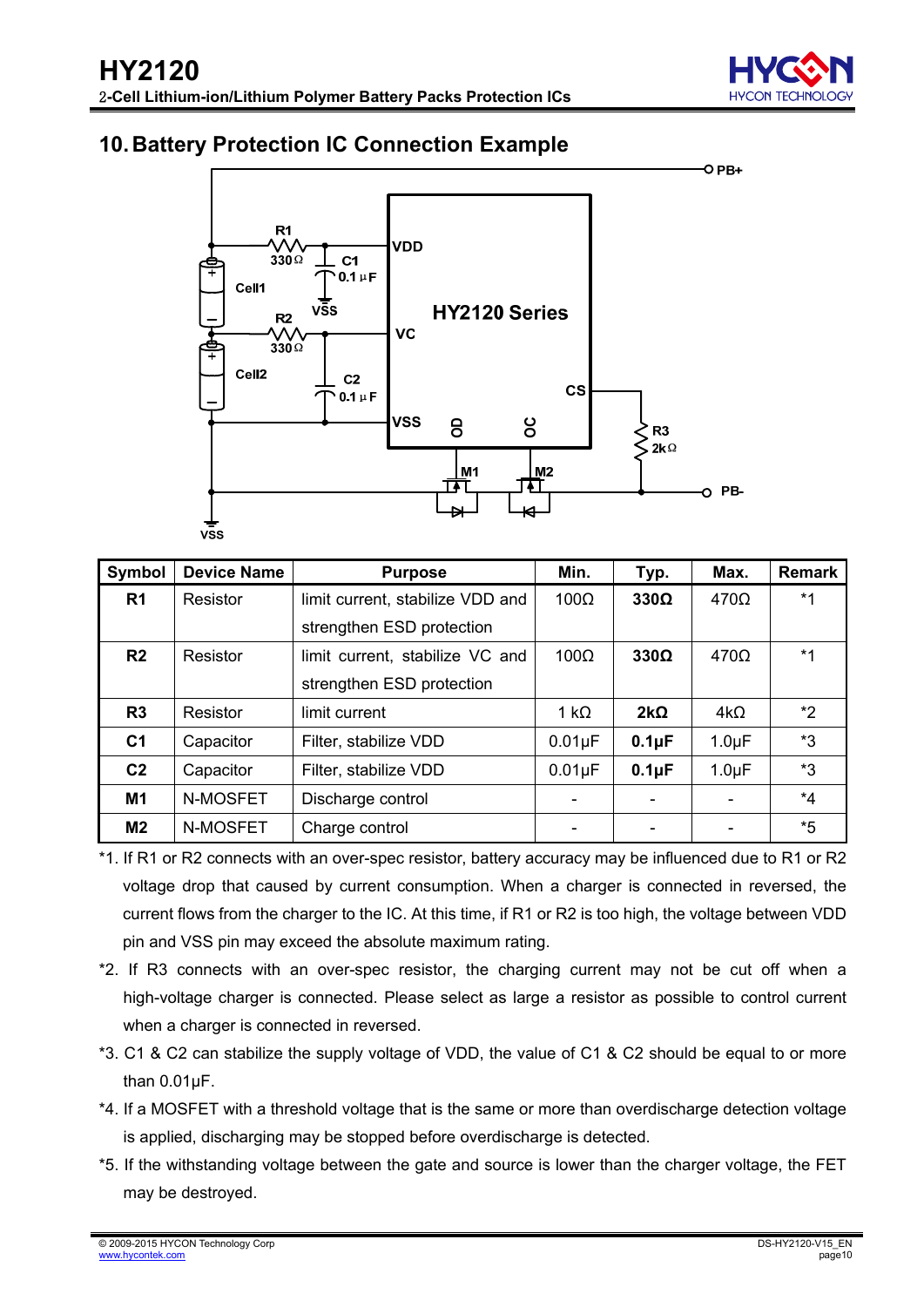

#### **Caution**:

- 1. The above constants may be changed without notice, please download the most up-to-date datasheet on our website. [http://www.hycontek.com](http://www.hycontek.com/)
- 2. It is advised to perform thorough evaluation and test if peripheral devices need to be amended.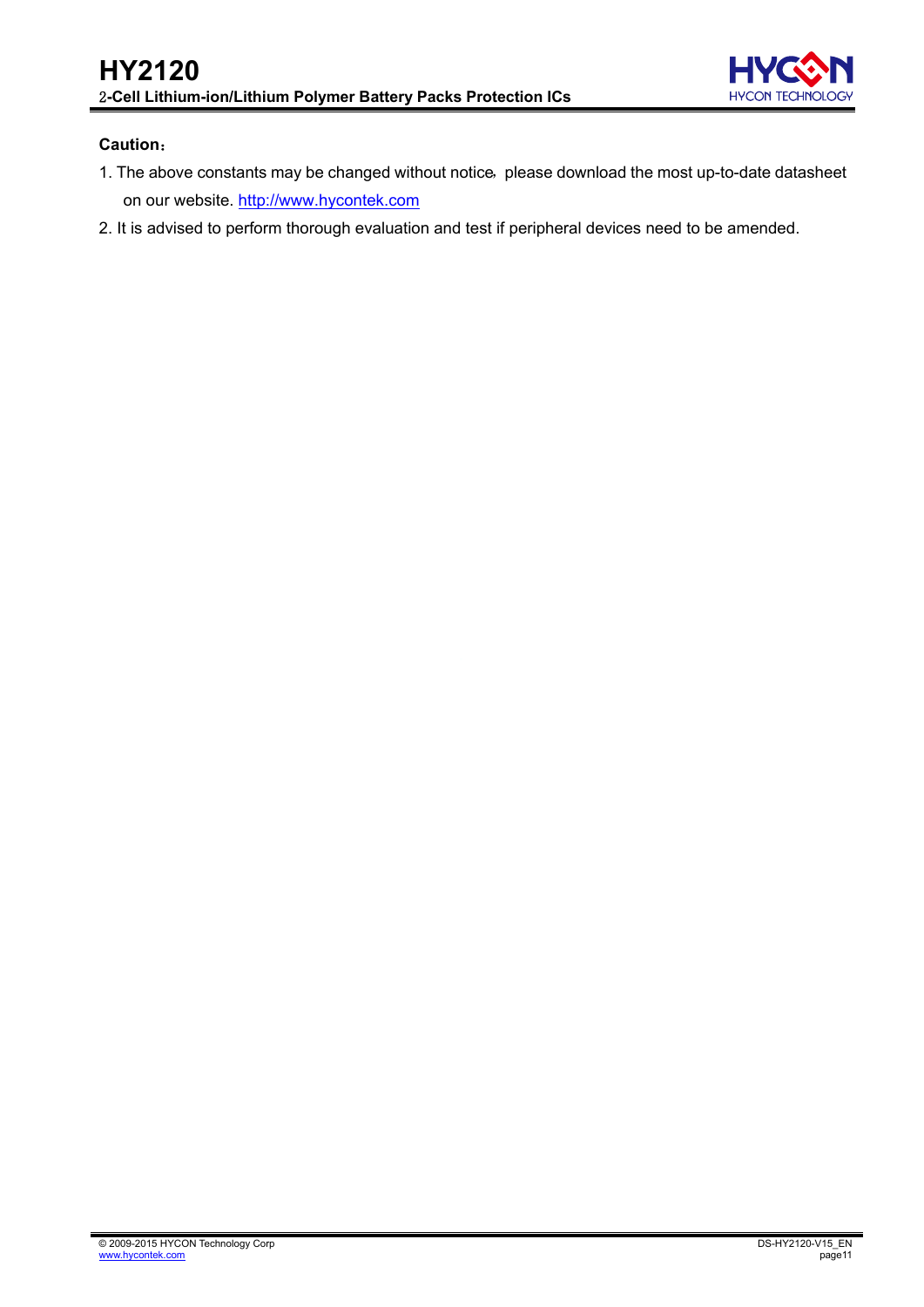

### <span id="page-11-0"></span>**11. Description of Operation**

#### <span id="page-11-1"></span>**11.1. Normal Status**

This IC monitors the voltage of the battery connected between the VDD pin and VSS pin and the voltage difference between the CS pin and VSS pin to control charging and discharging.

When the cell1 and cell2 voltage is in the range from overdischarge detection voltage ( $V_{\text{DLn}}$ ) to overcharge detection voltage ( $V_{\text{Cln}}$ ), and the CS pin voltage is in the range from the charge overcurrent detection voltage (V<sub>CIP</sub>) to discharge overcurrent detection voltage (V<sub>DIP</sub>), the IC turns both the charging and discharging control MOSFET on. This condition is called the normal status. Under this condition, charging and discharging can both be carried out freely.

**Notice: Discharging may not be enacted when the battery is first time connected. To regain normal status, CS and VSS PIN must be shorted or the charger must be connected.** 

#### <span id="page-11-2"></span>**11.2. Overcharge Status**

#### **11.2.1 Overcharge release code 1 model**

The normal state of the battery voltage between VDD pin and VC pin (the voltage of Cell 1) and the voltage between VC pin and VSS pin (the voltage of Cell2), if either voltage becomes equal or more than the overcharge detector voltage ( $V_{\text{CUD}}$ ), and continued exceed overcharge delay time ( $T_{\text{OC}}$ ) an external charge control Nch MOSFET turns off with OC pin being at "L" level.

To reset the overcharge and make the OC pin level to "H" again after detecting overcharge, in such .conditions that a time when the both Cell1 and Cell2 are down to a level lower than overcharge voltage, by connecting a kind of load to VDD after disconnecting a charger from the battery pack. Then, the output voltage of OC pin becomes "H", and it makes an external Nch MOSFET turn on, and charge cycle is available. In other words, once overcharge is detected, even if the supply voltage becomes low enough, if a charger is continuously connected to the battery pack, recharge is not possible.

#### **11.2.2 Overcharge release code 2 model**

The normal state of the battery voltage between VDD pin and VC pin (the voltage of Cell 1) and the voltage between VC pin and VSS pin (the voltage of Cell2), if either voltage becomes equal or more than the overcharge detector voltage ( $V_{\text{Cln}}$ ), and continued exceed overcharge delay time (T<sub>OC</sub>) an external charge control Nch MOSFET turns off with OC pin being at "L" level.

The overcharge status can be release by the following two cases:

(1) The voltage of the battery cell1 and the voltage of the battery cell2 are equal to or lowers than the overcharge release voltage  $(V_{CRn})$  due to self-discharge.

(2) When load is connected and the battery voltage falls below the overcharge protection voltage  $(V_{\text{Cln}})$ .

#### **Notice:**

Further, either or both voltage of Cell1 and Cell2 is higher than the overcharge detector threshold, if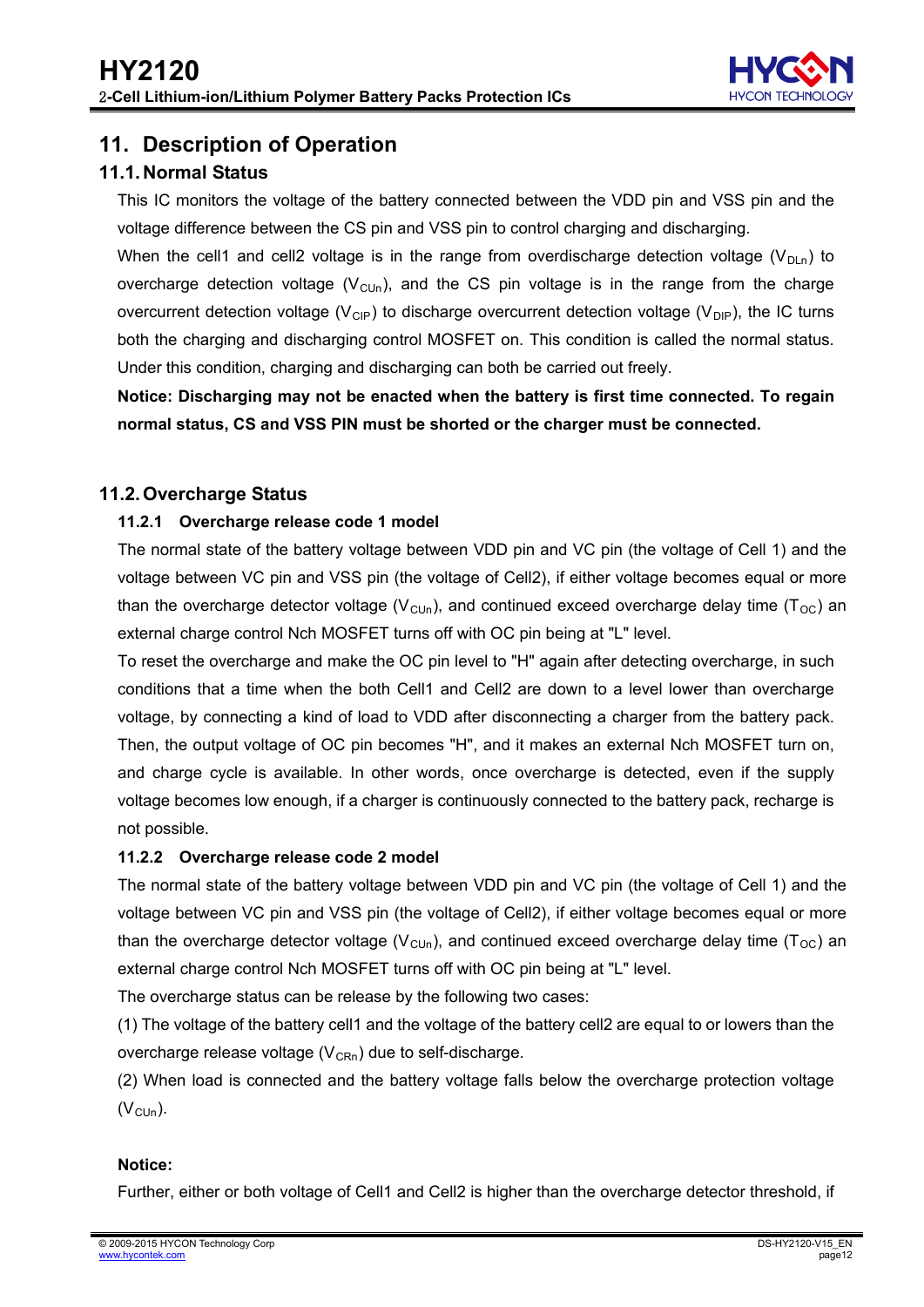a charger is removed and some load is connected, OC outputs "L", however, load current can flow through the parasitic diode of the external charge control Nch MOSFET. After that, when the VDD pin voltage becomes lower than the overcharge detector threshold, OC becomes "H".

Internal fixed output delay times for overcharge detection. If either or both of the voltage of Cell1 or Cell2 keeps its level more than the overcharge detector threshold, and output delay time passes, overcharge voltage is detected. Even when the voltage of Cell1 or Cell2 level becomes equal or higher level than overcharge detection voltage  $(V_{\text{Cln}})$  if these voltages would be back to a level lower than the overcharge detector threshold within a time period of the output delay time, the overcharge is not detected.

#### <span id="page-12-0"></span>**11.3. Overdischarge Status**

#### **11.3.1. Products with Power-down Function**

Batteries under normal operation mode, voltage of cell 1 that connected to VDD and VC pin or voltage of cell 2 that connected to VC and VSS pin drops lower than overdischarge detection voltage (V<sub>DLn</sub>) and the mode continues longer than overdischarge detection delay time  $(T_{OD})$  during discharging, HY2120 series will turn the OD pin output voltage from high level to low level and turn the discharging control MOSFET off (OD pin) so as to stop discharging. This condition is called the "Overdischarge Status".

When MOSFET is off, CS pin voltage is pulled up by IC internal resistor to VDD, reducing IC power .consumption value to that of in the sleep mode (<0.1uA). This condition is called the "Sleep Mode".

The overdischarge status will be leased by two following cases. OD pin output voltage turns from low level to high level, conducting discharge control MOSFET.

(1) If CS pin voltage lowers than charge overcurrent detection voltage  $(V_{CP})$  when charger is connected, voltage of cell 1 and cell 2 goes higher than overdischarge detection voltage ( $V_{\text{DLn}}$ ), the overdischarge status is released and back to normal operation mode.

(2) If CS pin voltage is higher than charge overcurrent detection voltage  $(V_{\text{CP}})$  when charger is connected, voltage of cell 1 and cell 2 goes higher than overdischarge release voltage ( $V_{DRn}$ ), the overdischarge status is released and back to normal operation mode.

#### **11.3.2. Products with Auto Overdischarge Recovery Function**

 Batteries under normal operation mode, voltage of cell 1 that connected to VDD and VC pin or voltage of cell 2 that connected to VC and VSS pin drops lower than overdischarge detection voltage ( $V_{DLD}$ ) and the mode continues longer than overdischarge detection delay time ( $T_{OD}$ ) during discharging, HY2120 series will turn the OD pin output voltage from high level to low level and turn the discharging control MOSFET off (OD pin) so as to stop discharging. This condition is called the "Overdischarge Status".

The overdischarge status will be released by three cases:

(1) When CS pin voltage is equal to or lower than the charge overcurrent detection voltage ( $V_{\text{CP}}$ ) by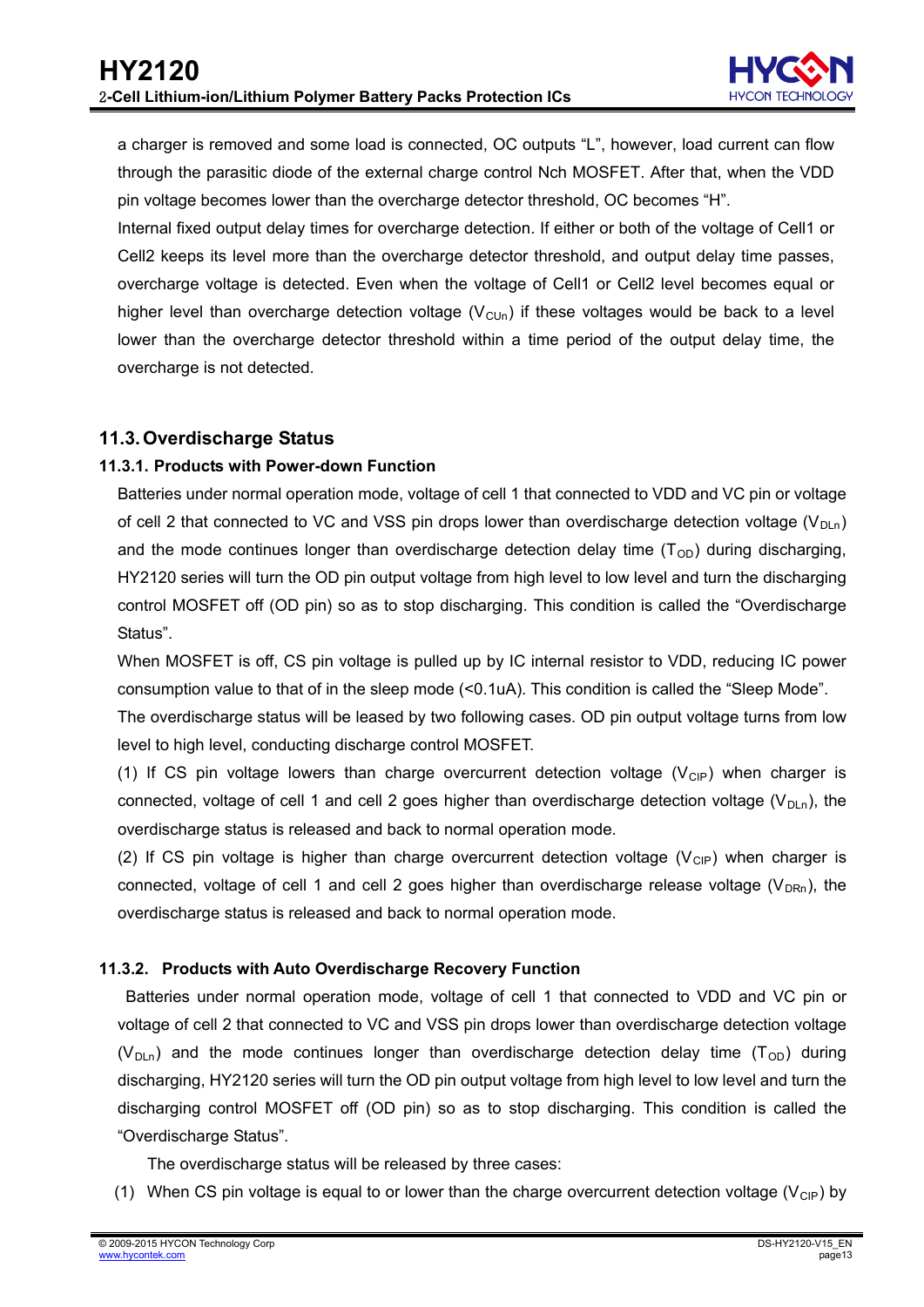charging and voltage of cell 1 and cell 2 goes higher than the overdischarge detection voltage  $(V_{DLn})$ .

- (2) When CS pin voltage is equal to or higher than the charge overcurrent detection voltage ( $V_{\text{CP}}$ ) by charging and and voltage of cell 1 and cell 2 goes higher than the overdischarge release voltage  $(V<sub>DRn</sub>)$ .
- (3) Without connecting a charger, if the voltage of cell 1 and cell 2 goes higher than overdischarge release voltage ( $V_{DRn}$ ), the overdischarge status will be released, namely Auto Overdischarge Recovery Function.

#### **Notice**:

- 1) When voltage of cell 1 and cell 2 lowers than overdischarge detection voltage ( $V_{\text{DLn}}$ ) and stayed within overdischarge detection delay time  $(T_{OD})$ , the voltage of cell 1 and cell 2 increases higher than overdischarge detection voltage  $(V_{D<sub>LD</sub>})$ , it will not enter into overdischarge protection mode.
- ② The output type of OD pin is having "H" level of VDD and "L" level of VSS.

#### <span id="page-13-0"></span>**11.4. Discharge Overcurrent Status (Discharge Overcurrent & Short Circuit)**

The IC continuously monitor discharge current by examining CS pin voltage when batteries under normal operation. Once the voltage of CS pin exceeds that of discharge overcurrent detection voltage ( $V_{\text{DIP}}$ ) and this status lasts longer than discharge overcurrent delay time (T<sub>DIP</sub>), and voltage output of OD pin changes from high potential to low potential, the MOSFET (OD pin) is disabled and discharge stopped. This status is called "Discharge Over-current Status".

When CS pin voltage excels short circuit detection voltage  $(V_{\text{SIP}})$  and this status lasts longer than short circuit delay tome  $(T_{\text{SIP}})$ , voltage output of OD pin changes from high potential to low potential. At this time, the MOSFET (OD pin) is disabled and discharge stopped. This status is called "Short Circuit Status".

Discharge over-current status and short current status is released while the connected impedance between PB+ and PB- is larger than 450kΩ (typ.).

Additionally, when charger is connected, even the impedance between PB+ and PB- lowers than 450kΩ (typ.) and CS pin voltage lowers than discharge overcurrent detection voltage (V<sub>DIP</sub>), the discharge over-current status or short circuit status will still be released and back to normal operation mode.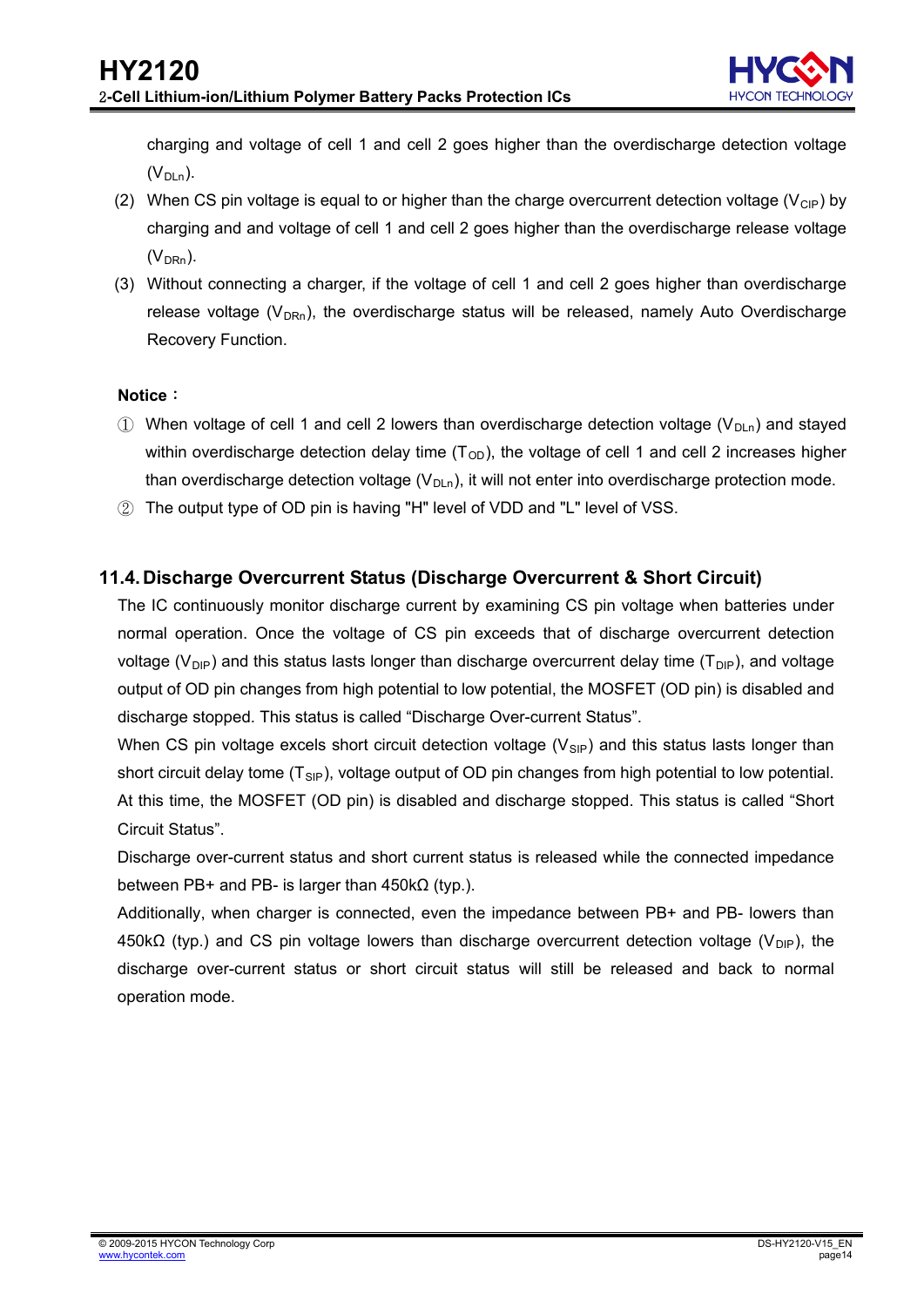

#### <span id="page-14-0"></span>**11.5. Charge Overcurrent Status**

When CS pin voltage lowers than charge overcurrent detection voltage ( $V_{\text{CP}}$ ) and this status lasts longer than charge overcurrent delay time  $(T<sub>ClP</sub>)$  during charge process of batteries under normal operation, OC pin voltage output will change from high potential to low potential. At this time, MOSFET (OC pin) is disabled and charge stopped. This status is called "Charge Overcurrent Status".

If CS pin voltage increases higher than charge overcurrent detection voltage  $(V_{CP})$  by disconnecting charger after enter charge overcurrent status, the charge overcurrent status will be released and restore to normal operation mode.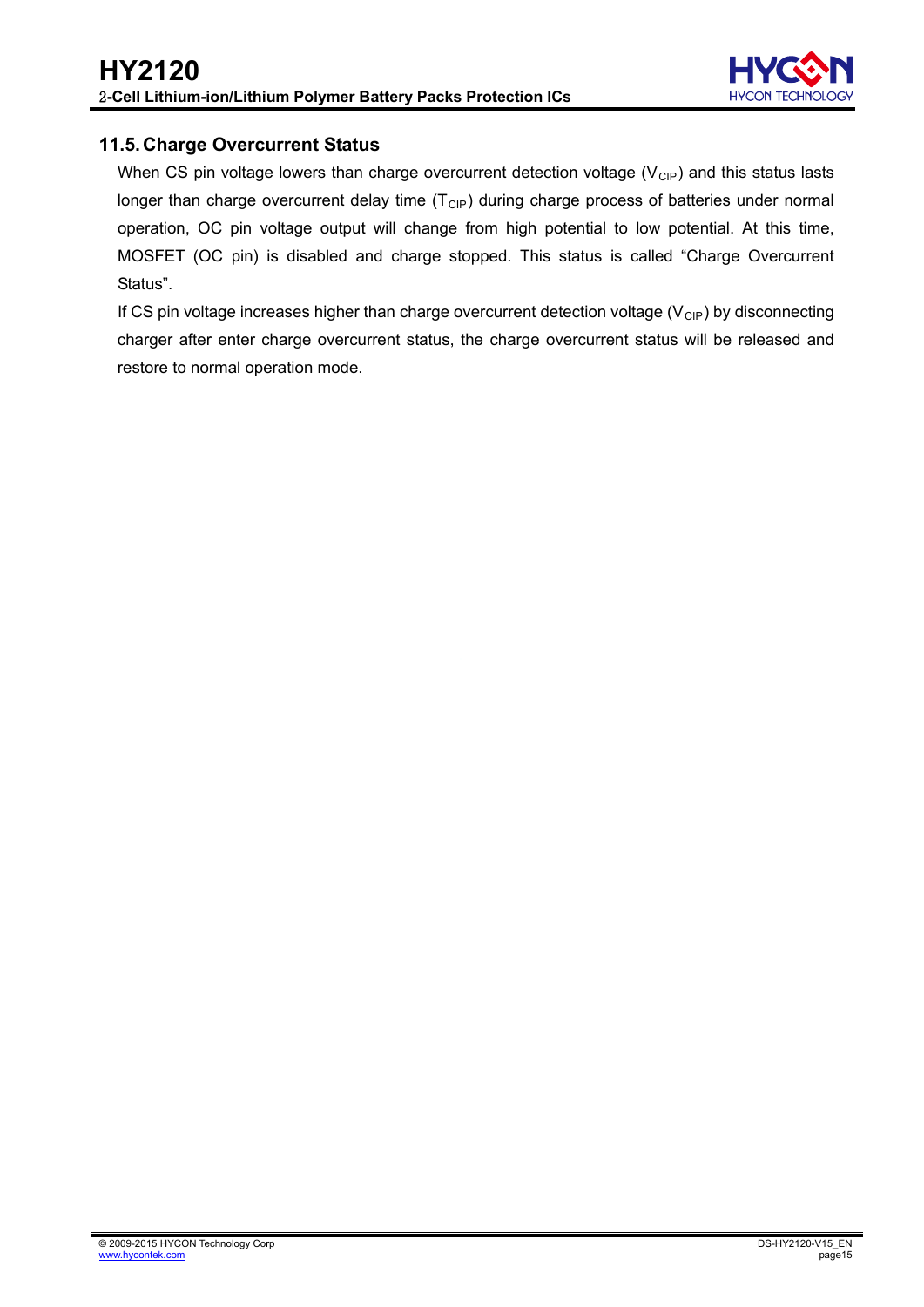

### <span id="page-15-0"></span>**12. Characteristics (Typical Data)**

**12.1. Overcharge Detection / Release Voltage, Overdischarge Detection / Release Voltage, Overcurrent Detection Voltage, and Delay Time** 



4.130 4.120  $4.110$ 4.100<br>4.090  $\hat{z}$ 4.080 Vc<sub>R1</sub> 4.070<br>4.060 4.050 4.040 4.030  $-40$  $-20$  $\ddot{\mathbf{0}}$  $\overline{20}$  $40$ 60 80 100 Ta $(C)$ 





 $(3)V_{D11}$  vs. Ta  $(4)V_{DR1}$  vs. Ta



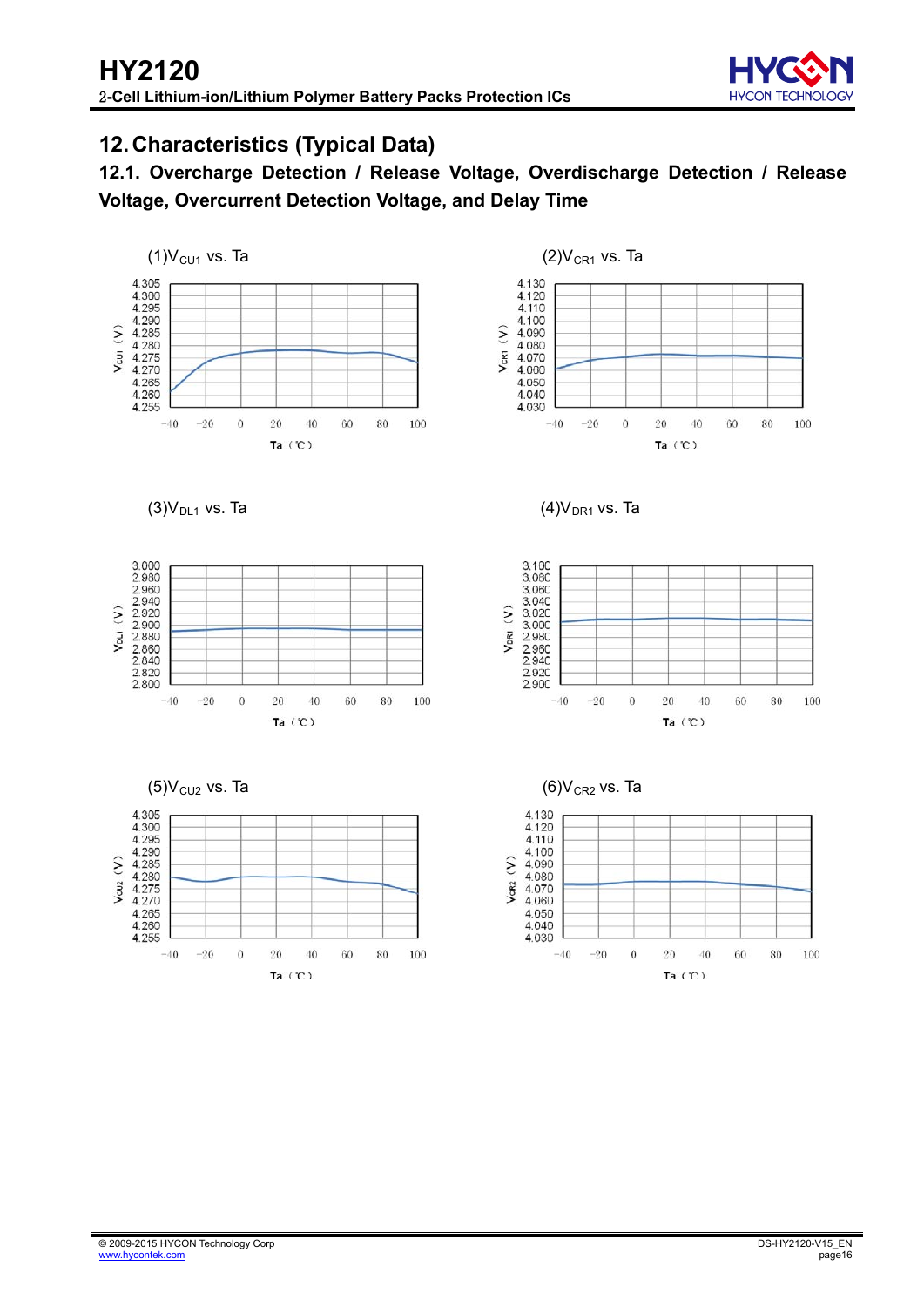













(9) $T_{\text{OC}}$  vs. Ta (10) $T_{\text{OD}}$  vs. Ta





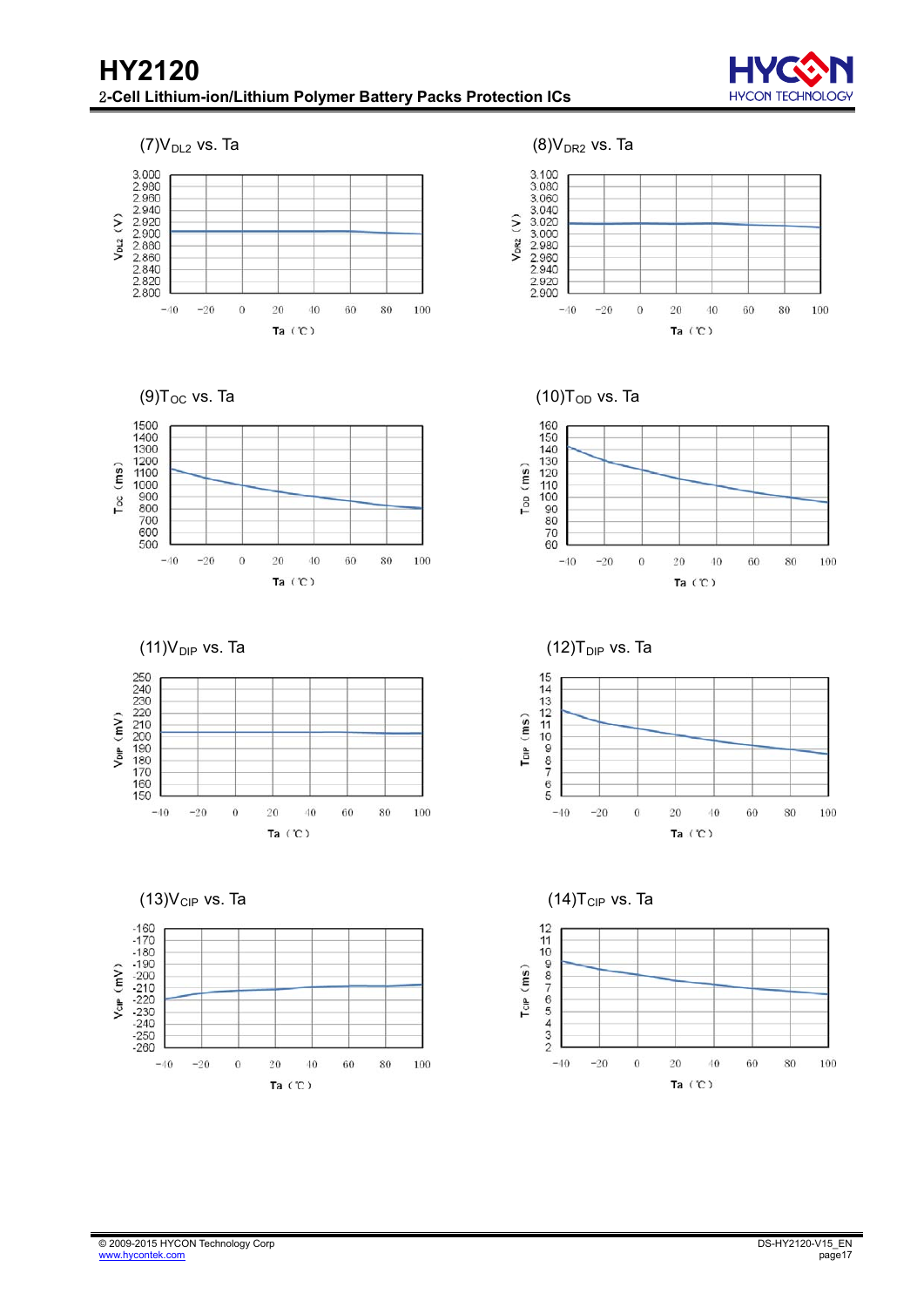





### **12.2. Current Consumption**



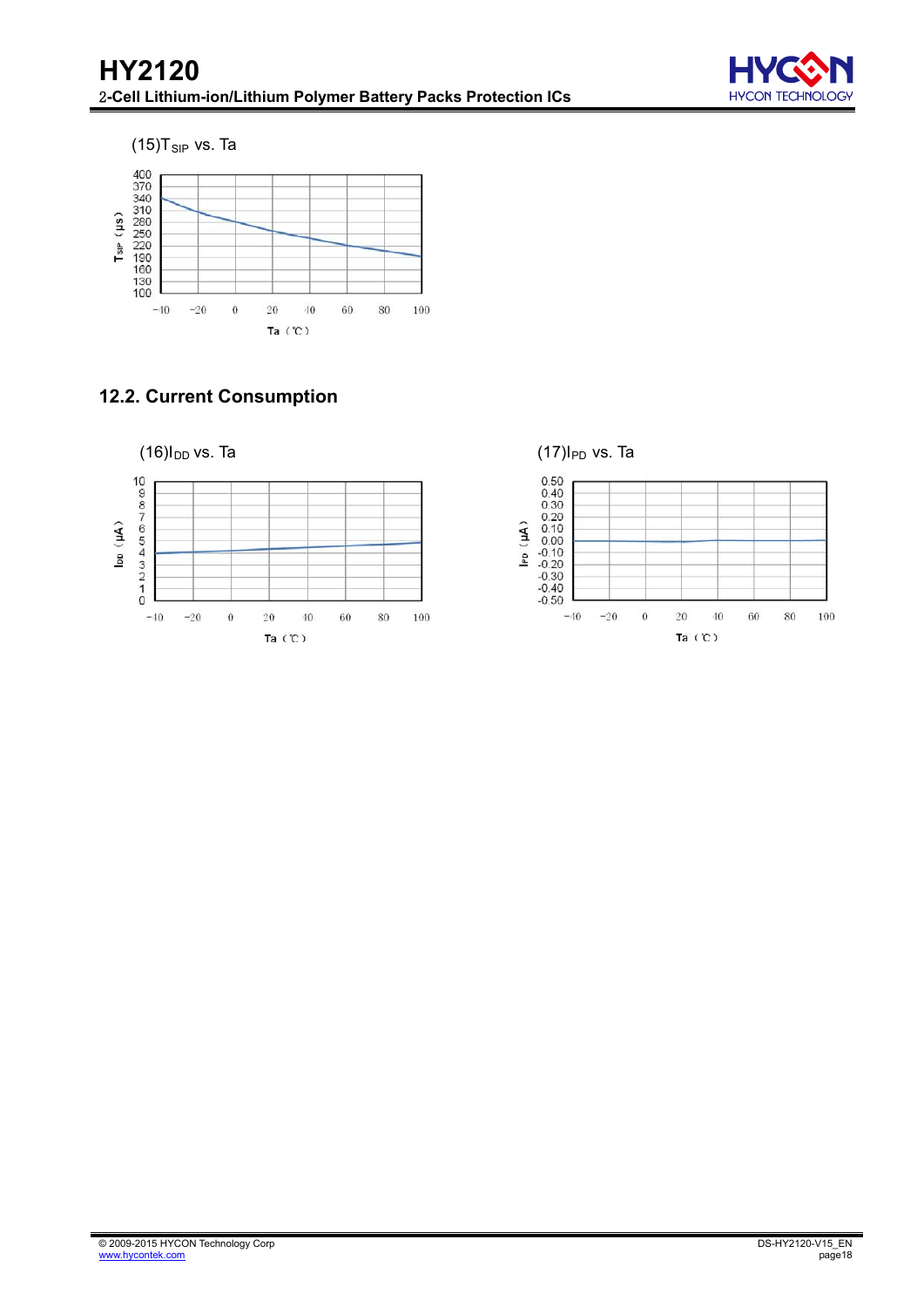

### <span id="page-18-0"></span>**13. Package information**

SOT-23-6 specifications.

#### <span id="page-18-1"></span>**13.1. SOT-23-6**

**NOTE:** All dimensions are in millimeters.





| <b>SYM</b>     |                | <b>ALL DIMENSIONS IN</b> |                |  |  |  |  |  |
|----------------|----------------|--------------------------|----------------|--|--|--|--|--|
| <b>BOL</b>     |                | <b>MILLIMETERS</b>       |                |  |  |  |  |  |
|                | <b>MINIMUM</b> | <b>NOMINAL</b>           | <b>MAXIMUM</b> |  |  |  |  |  |
| A              | 1.30<br>1.40   |                          |                |  |  |  |  |  |
| A1             | 0              |                          | 0.15           |  |  |  |  |  |
| A2             | 0.90           | 1.20                     | 1.30           |  |  |  |  |  |
| b              | 0.30           |                          | 0.50           |  |  |  |  |  |
| b <sub>1</sub> | 0.30           | 0.40                     | 0.45           |  |  |  |  |  |
| b <sub>2</sub> | 0.30           | 0.40                     | 0.50           |  |  |  |  |  |
| $\mathbf c$    | 0.08           |                          | 0.22           |  |  |  |  |  |
| c1             | 0.08           | 0.13                     | 0.20           |  |  |  |  |  |
| D              |                | $2.90$ BSC               |                |  |  |  |  |  |
| E              |                | 2.80 BSC                 |                |  |  |  |  |  |
| E1             |                | 1.60 BSC                 |                |  |  |  |  |  |
| е              |                | 0.95 BSC                 |                |  |  |  |  |  |
| e1             |                | 1.90 BSC                 |                |  |  |  |  |  |
| $\frac{L}{L1}$ | 0.30           | 0.45                     | 0.60           |  |  |  |  |  |
|                |                | 0.60 REF                 |                |  |  |  |  |  |
| L2             |                | 0.25 BSC                 |                |  |  |  |  |  |
| R              | 0.10           |                          |                |  |  |  |  |  |
| R <sub>1</sub> | 0.10           |                          | 0.25           |  |  |  |  |  |
| θ              | $0^{\circ}$    | $4^\circ$                | $8^{\circ}$    |  |  |  |  |  |
| $\theta$ 1     | $5^{\circ}$    |                          | $15^\circ$     |  |  |  |  |  |
| θ2             | $5^{\circ}$    |                          | $15^{\circ}$   |  |  |  |  |  |



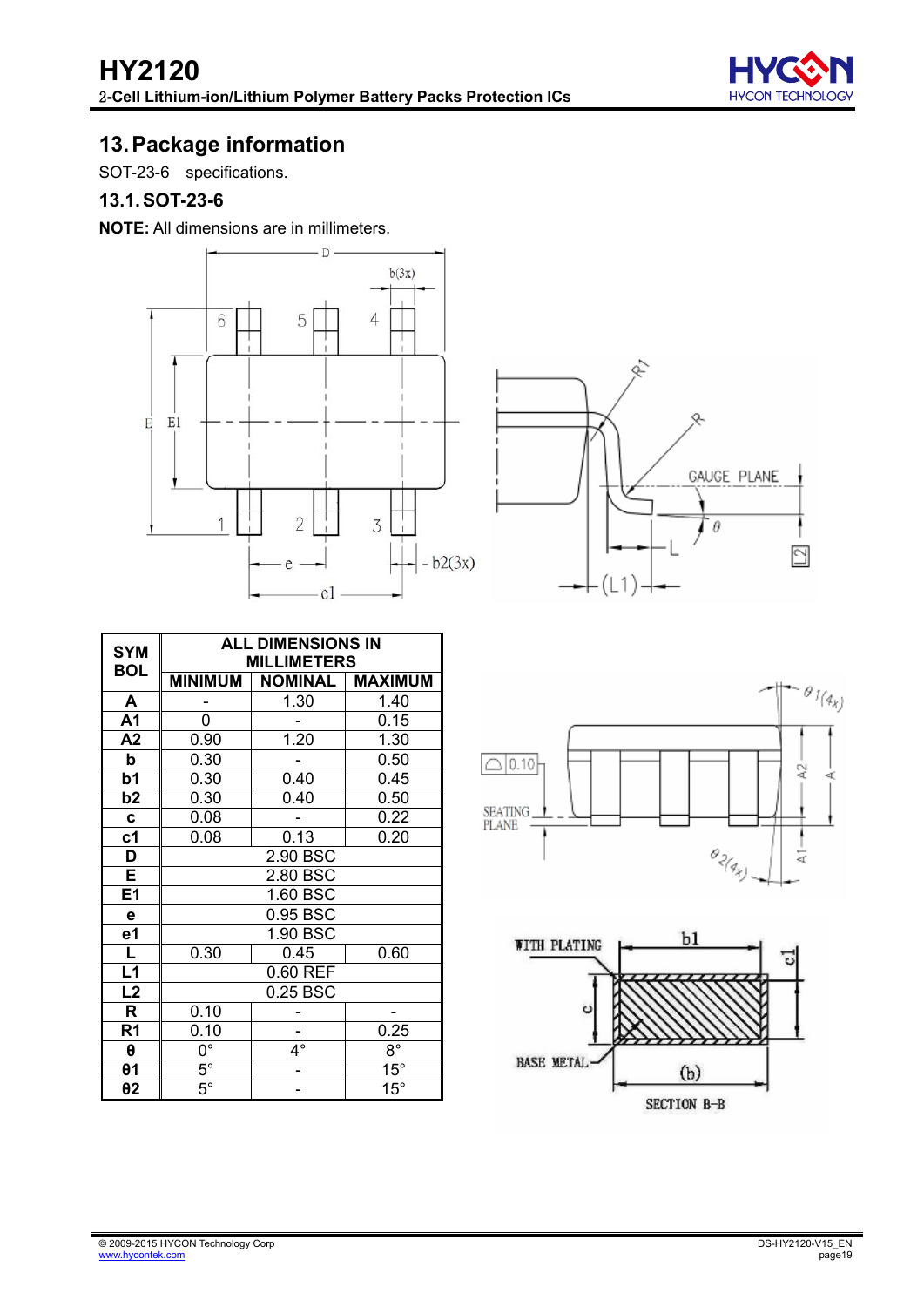

### <span id="page-19-0"></span>**14. Tape & Reel Information**

<span id="page-19-1"></span>**14.1. Tape & Reel Information---SOT-23-6 (Type 1)** 

**Unit : mm**.

**14.1.1. Reel Dimensions** 



#### **14.1.2. Carrier Tape Dimensions**



|                |       | Reel                                                                             |      |                |      |      | <b>Carrier Tape Dimensions</b> |                |      |                       |           |       |  |  |
|----------------|-------|----------------------------------------------------------------------------------|------|----------------|------|------|--------------------------------|----------------|------|-----------------------|-----------|-------|--|--|
| <b>SYMBOLS</b> |       | <b>Dimensions</b>                                                                |      |                |      |      |                                |                |      |                       |           |       |  |  |
|                | Α     | W1                                                                               | A0   | B <sub>0</sub> | K0   | P0   | P <sub>1</sub>                 | P <sub>2</sub> | Е    |                       | D0        | W     |  |  |
| Spec.          | 178   | 9.0                                                                              | 3.30 | 3.20           | 1.50 | 4.00 | 4.00                           | 2.00           | 1.75 | 3.50                  | 1.50      | 8.00  |  |  |
| Tolerance      | ±0.50 | $+1.50/-0$ ± 0.10 $\pm 0.10$ + $\pm 0.10$ + $\pm 0.10$ + $\pm 0.10$ + $\pm 0.05$ |      |                |      |      |                                |                |      | $\pm 0.10$ $\pm 0.05$ | $+0.1/-0$ | ±0.20 |  |  |

Note: 10 Sprocket hole pitch cumulative tolerance is ±0.20mm.

### **14.1.3. Pin1 direction**

$$
\left(\begin{array}{cccccc|cc} \circ & \circ & \circ & \circ & \circ & \circ & \circ & \circ & \circ \\ \hline \circ & \bullet & \bullet & \circ & \circ & \circ & \circ & \circ & \circ \\ \hline \circ & \bullet & \bullet & \circ & \circ & \circ & \circ & \circ \\ \hline \circ & \bullet & \bullet & \circ & \circ & \circ & \circ & \circ \end{array}\right)
$$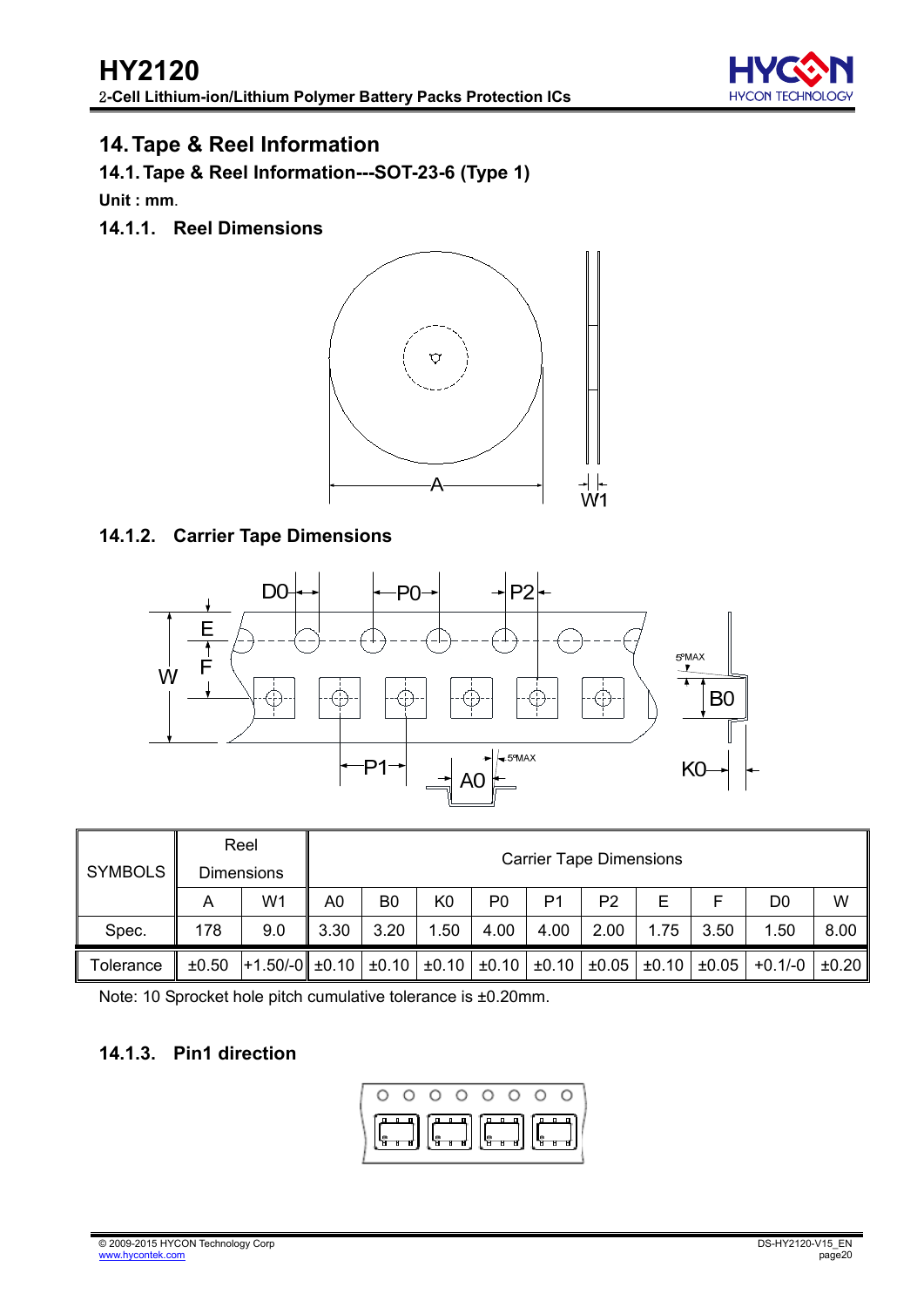

### <span id="page-20-0"></span>**14.2.Tape & Reel Information---SOT-23-6 (Type 2)**

**Unit : mm**.

### **14.2.1. Reel Dimensions**



#### **14.2.2. Carrier Tape Dimensions**



| SYMBOLS          |       | Reel              |      | <b>Carrier Tape Dimensions</b> |                |      |      |                |      |      |      |                                                                                                                                 |
|------------------|-------|-------------------|------|--------------------------------|----------------|------|------|----------------|------|------|------|---------------------------------------------------------------------------------------------------------------------------------|
|                  |       | <b>Dimensions</b> |      |                                |                |      |      |                |      |      |      |                                                                                                                                 |
|                  | A     | W1                | A0   | B <sub>0</sub>                 | K <sub>0</sub> | P0   | P1   | P <sub>2</sub> | Е    |      | D0   | W                                                                                                                               |
| Spec.            | 178   | 9.4               | 3.17 | 3.23                           | 1.37           | 4.00 | 4.00 | 2.00           | 1.75 | 3.50 | 1.55 | 8.00                                                                                                                            |
| <b>Tolerance</b> | ±2.00 | ±1.50             |      |                                |                |      |      |                |      |      |      | $\pm 0.10$ $\pm 0.10$ $\pm 0.10$ $\pm 0.10$ $\pm 0.10$ $\pm 0.05$ $\pm 0.05$ $\pm 0.05$ $\pm 0.05$ $\pm 0.05$ $\pm 0.30$ /-0.10 |

Note: 10 Sprocket hole pitch cumulative tolerance is ±0.20mm.

### **14.2.3. Pin1 direction**